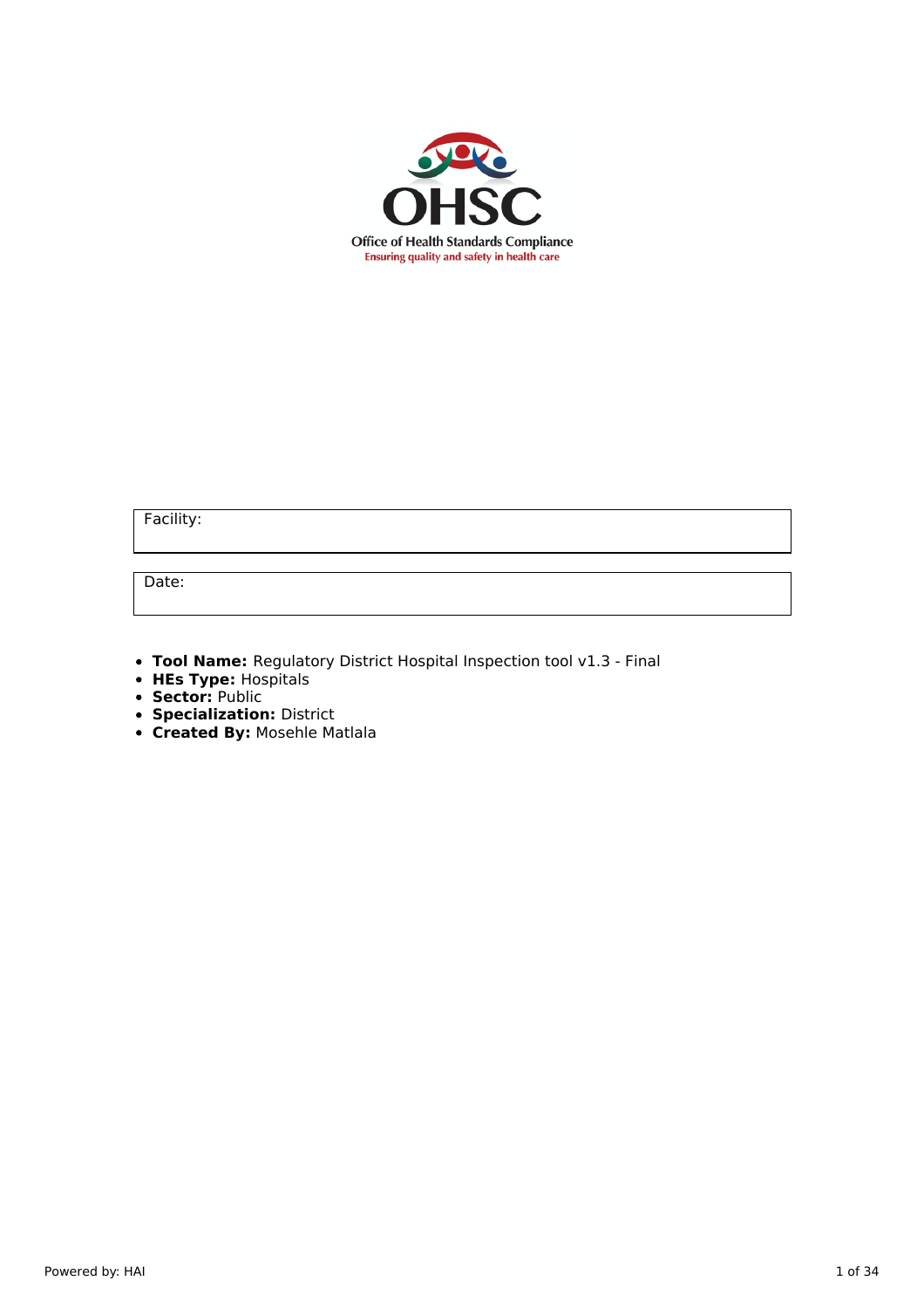# **15 Surgical Ward**

# **Domain 15.1 USER RIGHTS**

**Sub Domain 15.1.1 4** User information

**Standard 15.1.1.1 4(1)** The health establishment must ensure that users are provided with adequate information about the health care services available at the health establishment and information about accessing those services.

### **Criterion 15.1.1.1.1 4(2)(a)(iii) The health establishment must provide users with information relating to visiting hours where relevant.**

**15.1.1.1.1.1** Visiting hours are indicated at the entrance to the unit.

### **Assessment type:** Observation - **Risk rating:** Essential measure

Visiting hours must be displayed at the entrance of the unit. Not applicable: Where the visiting hours in the ward are the same as the general visiting hours displayed at the entrance to the health establishment.

| Score   Comment |
|-----------------|
|                 |
|                 |

### **Criterion 15.1.1.1.2 4(2)(a)(iv) The health establishment must provide users with information relating to the complaints, compliments and suggestions management system.**

**15.1.1.1.2.1** A complaints toolkit is available.

# **Assessment type:** Observation - **Risk rating:** Essential measure

Verify whether the complaint forms, box and poster are available at the unit. Score 1 if compliant and 0 if not compliant

| Score   Comment |
|-----------------|
|                 |
|                 |

| <b>Aspects</b>                                                                                                                                                                    | <b>Score</b> | Comment |
|-----------------------------------------------------------------------------------------------------------------------------------------------------------------------------------|--------------|---------|
| 1. Lockable complaints box is visibly placed in the unit.                                                                                                                         |              |         |
| 2. Complaints box is fixed to wall or a flat surface.                                                                                                                             |              |         |
| 3. Official complaint forms in at least two commonly spoken<br>official languages are available next to box or there is an<br>indication on the poster where to obtain the forms. |              |         |
| 4. Standardised poster describing process to follow to lodge<br>a complaint is visibly displayed.                                                                                 |              |         |
| 5. Poster on complaints is available in at least two of the<br>official languages commonly spoken in the area.                                                                    |              |         |

# **Domain 15.2 CLINICAL GOVERNANCE AND CLINICAL CARE**

**Sub Domain 15.2.1 6** User health records and management

**Standard 15.2.1.1 6(1)** The health establishment must ensure that health records of health care users are protected, managed and kept confidential in line with section 14, 15 and 17 of the Act. **Criterion 15.2.1.1.1 6(2)(b) The health establishment must ensure confidentiality of health records.**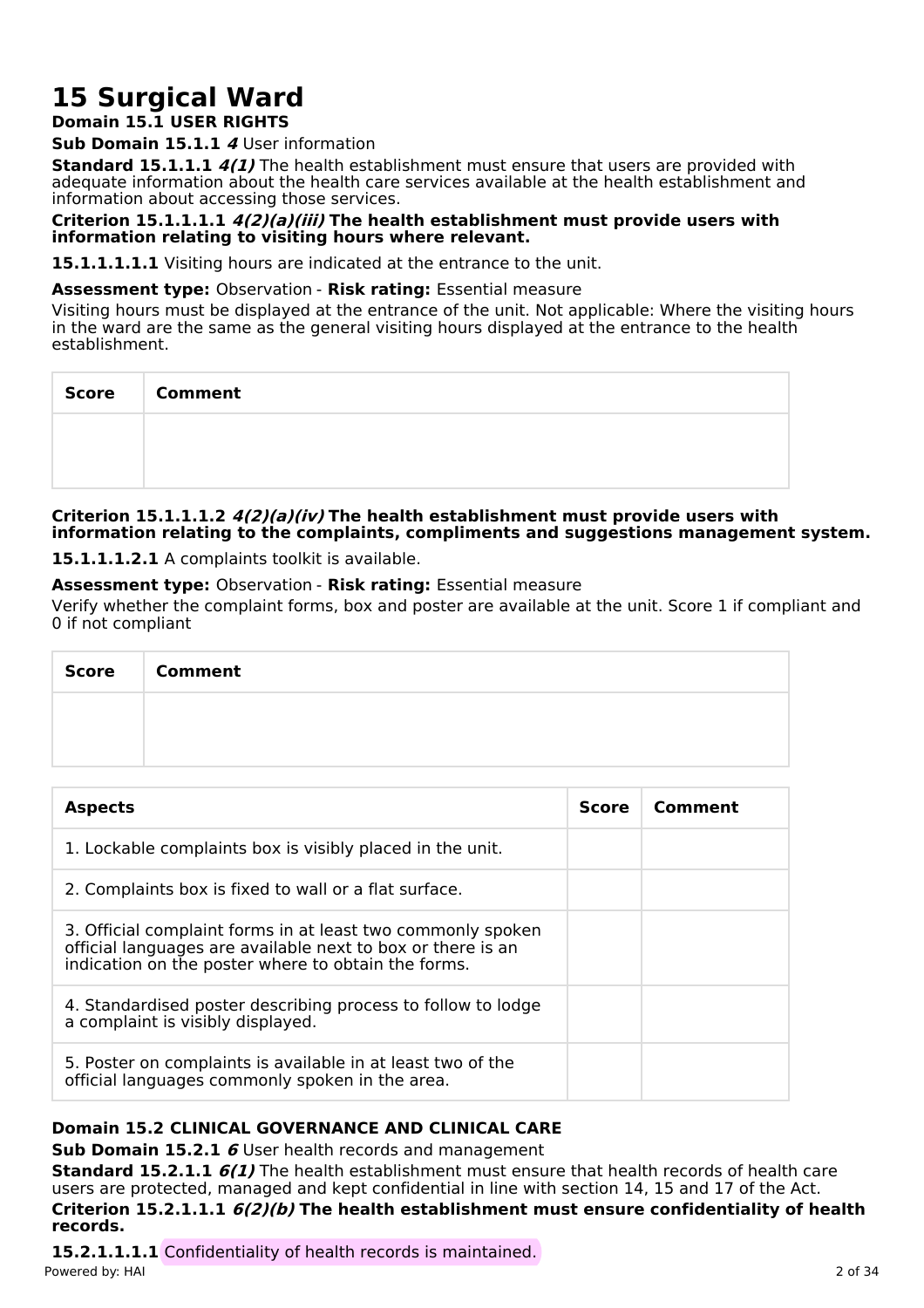# **Assessment type:** Observation - **Risk rating:** Essential measure

Observe how user health records are managed in the unit and determine whether unauthorised individuals would be able to access the information in the health records. This includes but not limited to the health records of users admitted to the unit, health records being used for clinical audits or other administrative purposes or health records outside the records storage area or room of the unit for any other reason. Such records should be kept in a manner that safeguards against unauthorised access to the content of the health record. User records may be placed at the foot end of the bed but must not be left open for people to be able to read them when a health care provider is not present. Not applicable: Never

| <b>Score</b> | <b>Comment</b> |
|--------------|----------------|
|              |                |
|              |                |

**Standard 15.2.1.2 6(3)** The health establishment must create and maintain a system of health records of users in accordance with the requirements of section 13 of the Act.

**Criterion 15.2.1.2.1 6(4)(b) The health establishment must record information relating to the examination and health care interventions of users.**

**15.2.1.2.1.1** A clinical assessment and management plan for the user is recorded in the user health record.

### **Assessment type:** Patient record audit - **Risk rating:** Vital measure

Request the records of three users who have been admitted in the unit for at least three days at the time of inspection and verify compliance with statutory requirements for record keeping. Score 1 if the aspect is compliant and 0 if not compliant.

| <b>Score</b> | <b>Comment</b> |
|--------------|----------------|
|              |                |
|              |                |

# Unit 1 Healthcare record 1

| <b>Aspects</b>                                              | <b>Score</b> | Comment |
|-------------------------------------------------------------|--------------|---------|
| 1. Vital signs                                              |              |         |
| 2. Physical examination findings                            |              |         |
| 3. Investigations requested (where applicable)              |              |         |
| 4. Results of investigations requested.                     |              |         |
| 5. Provisional diagnosis                                    |              |         |
| 6. Treatment plan                                           |              |         |
| 7. Nursing care plan                                        |              |         |
| 8. Date of each entry                                       |              |         |
| 9. Time of each entry                                       |              |         |
| 10. Each entry signed by health care provider making entry. |              |         |
| 11. Designation of signatory                                |              |         |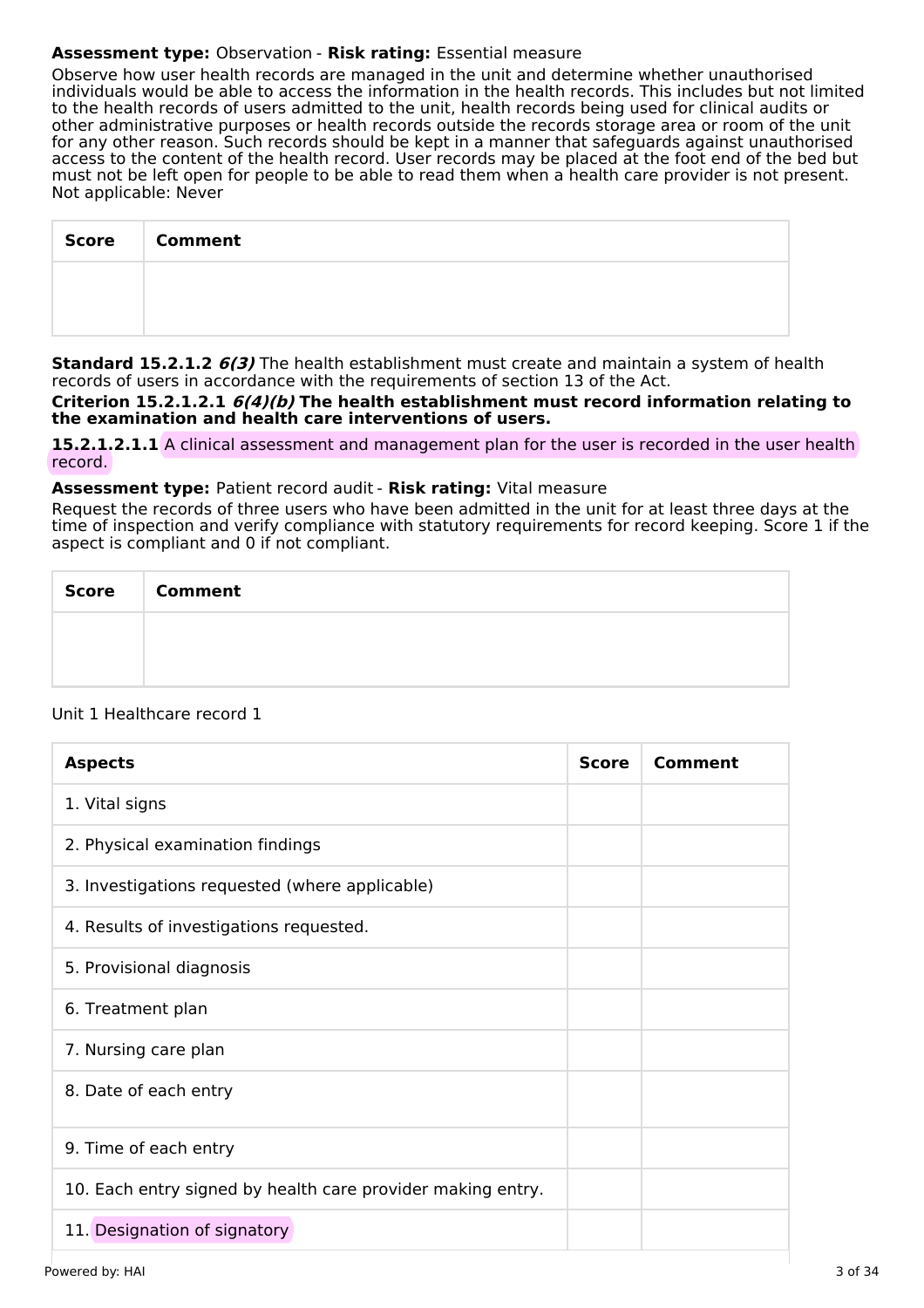| 12. Daily day-time progress notes                                                       |  |
|-----------------------------------------------------------------------------------------|--|
| 13. Daily night-time progress notes                                                     |  |
| 14. Medicines administered (signed, dated, time of<br>administration and dose recorded) |  |

# Unit 2 Healthcare record 2

| <b>Aspects</b>                                                                          | <b>Score</b> | Comment |
|-----------------------------------------------------------------------------------------|--------------|---------|
| 1. Vital signs                                                                          |              |         |
| 2. Physical examination findings                                                        |              |         |
| 3. Investigations requested (where applicable)                                          |              |         |
| 4. Results of investigations requested.                                                 |              |         |
| 5. Provisional diagnosis                                                                |              |         |
| 6. Treatment plan                                                                       |              |         |
| 7. Nursing care plan                                                                    |              |         |
| 8. Date of each entry                                                                   |              |         |
| 9. Time of each entry                                                                   |              |         |
| 10. Each entry signed by health care provider making entry.                             |              |         |
| 11. Designation of signatory                                                            |              |         |
| 12. Daily day-time progress notes                                                       |              |         |
| 13. Daily night-time progress notes                                                     |              |         |
| 14. Medicines administered (signed, dated, time of<br>administration and dose recorded) |              |         |

# Unit 3 Healthcare record 3

| <b>Aspects</b>                                 | <b>Score</b> | Comment |
|------------------------------------------------|--------------|---------|
| 1. Vital signs                                 |              |         |
| 2. Physical examination findings               |              |         |
| 3. Investigations requested (where applicable) |              |         |
| 4. Results of investigations requested.        |              |         |
| 5. Provisional diagnosis                       |              |         |
| 6. Treatment plan                              |              |         |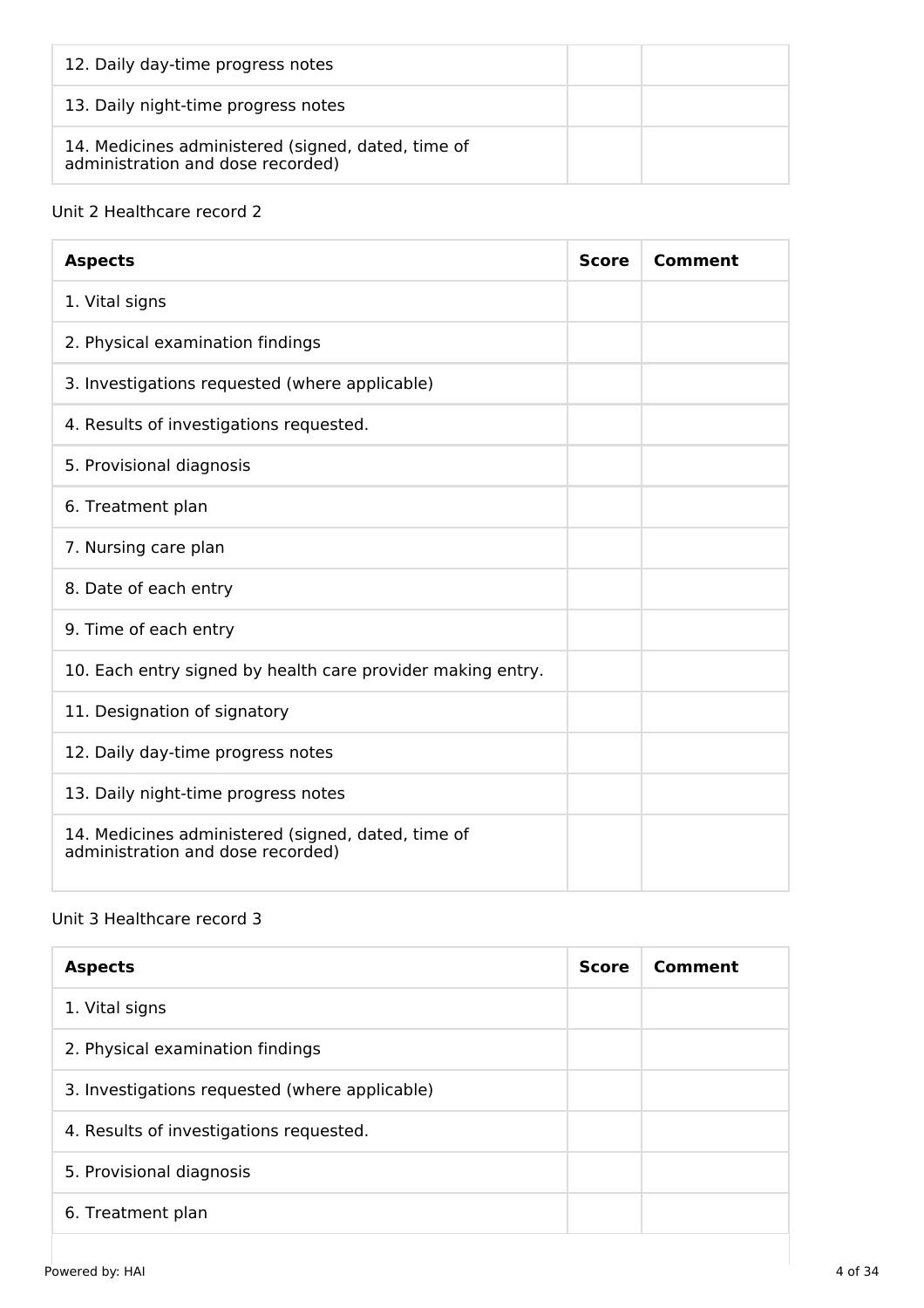| 7. Nursing care plan                                                                    |
|-----------------------------------------------------------------------------------------|
| 8. Date of each entry                                                                   |
| 9. Time of each entry                                                                   |
| 10. Each entry signed by health care provider making entry.                             |
| 11. Designation of signatory                                                            |
| 12. Daily day-time progress notes                                                       |
| 13. Daily night-time progress notes                                                     |
| 14. Medicines administered (signed, dated, time of<br>administration and dose recorded) |

**Standard 15.2.1.3 6(5)** The health establishment must have a formal process to be followed when obtaining informed consent from the user.

**Criterion 15.2.1.3.1 6 A documented procedure which describes the information to be collected and discussed during the process to obtain informed consent is implemented, in accordance with Chapter 2 of the National Health Act(Section 7).**

15.2.1.3.1.1 Health care providers correctly complete forms used for informed consent.

**Assessment type:** Patient record audit - **Risk rating:** Non negotiable measure

Request three health records of users admitted in the unit at the time of inspection who gave consent to operation or procedure or medical treatment. Examine the consent forms to verify whether they comply with the aspects listed below. Score 1 if the aspect is compliant and 0 if not compliant.

| <b>Score</b> | <b>Comment</b> |
|--------------|----------------|
|              |                |
|              |                |

Unit 1 Healthcare record 1

| <b>Aspects</b>                                                                                                                                                                                                                                                                                                                                                                                                                                                                                                                                                                                                                                                                                                                  | <b>Score</b> | Comment |
|---------------------------------------------------------------------------------------------------------------------------------------------------------------------------------------------------------------------------------------------------------------------------------------------------------------------------------------------------------------------------------------------------------------------------------------------------------------------------------------------------------------------------------------------------------------------------------------------------------------------------------------------------------------------------------------------------------------------------------|--------------|---------|
| 1. Signatory providing consent was legally entitled to give informed<br>consent. Explanatory note: As described in the National Health Act, this<br>may be a person authorised by the court (e.g. a curator), or in order of<br>priority, the user's spouse, partner, parent, grandparent, major child, or<br>brother or sister. In an emergency, lifesaving procedures may be<br>authorised by the health care provider, if "the treatment is limited to<br>what is immediately necessary to save life or avoid significant<br>deterioration in the user's health" HPCSA, Booklet 4. In the case of a<br>child, the age to give consent is over 12 years in accordance with<br>sections $129(2)(a)(b)$ and $129(3)(a)(b)(c)$ . |              |         |
| 2. Exact nature of operation/procedure or treatment, including site and<br>side, where relevant                                                                                                                                                                                                                                                                                                                                                                                                                                                                                                                                                                                                                                 |              |         |
| 3. User's full names appear on consent form.                                                                                                                                                                                                                                                                                                                                                                                                                                                                                                                                                                                                                                                                                    |              |         |
| 4. Consent form is signed by user, his/her legal guardian (for minors) or<br>person legally responsible for the user (adults with diminished mental<br>capacity)                                                                                                                                                                                                                                                                                                                                                                                                                                                                                                                                                                |              |         |
| 5. Consent form is signed by health care provider who will perform<br>procedure or delegated person.                                                                                                                                                                                                                                                                                                                                                                                                                                                                                                                                                                                                                            |              |         |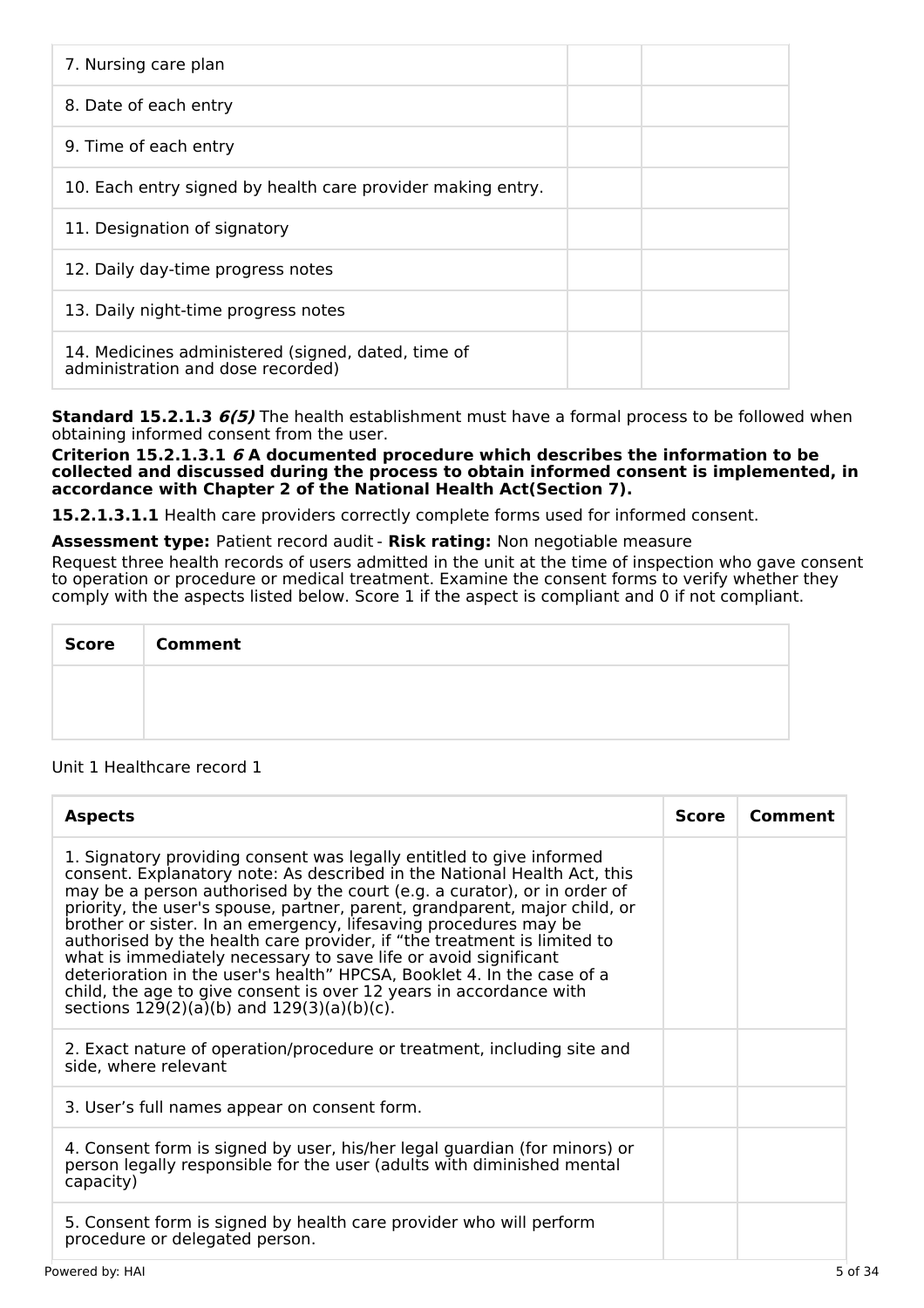| 6. Consent form is dated.                                                                       |  |
|-------------------------------------------------------------------------------------------------|--|
| 7. All entries on form are legible.                                                             |  |
| <i>Reference:</i> •<br>https://www.hpcsa.co.za/Uploads/Professional Practice/Ethics Booklet.pdf |  |

# Unit 2 Healthcare record 2

| <b>Aspects</b>                                                                                                                                                                                                                                                                                                                                                                                                                                                                                                                                                                                                                                                                                                                  | <b>Score</b> | Comment |
|---------------------------------------------------------------------------------------------------------------------------------------------------------------------------------------------------------------------------------------------------------------------------------------------------------------------------------------------------------------------------------------------------------------------------------------------------------------------------------------------------------------------------------------------------------------------------------------------------------------------------------------------------------------------------------------------------------------------------------|--------------|---------|
| 1. Signatory providing consent was legally entitled to give informed<br>consent. Explanatory note: As described in the National Health Act, this<br>may be a person authorised by the court (e.g. a curator), or in order of<br>priority, the user's spouse, partner, parent, grandparent, major child, or<br>brother or sister. In an emergency, lifesaving procedures may be<br>authorised by the health care provider, if "the treatment is limited to<br>what is immediately necessary to save life or avoid significant<br>deterioration in the user's health" HPCSA, Booklet 4. In the case of a<br>child, the age to give consent is over 12 years in accordance with<br>sections $129(2)(a)(b)$ and $129(3)(a)(b)(c)$ . |              |         |
| 2. Exact nature of operation/procedure or treatment, including site and<br>side, where relevant                                                                                                                                                                                                                                                                                                                                                                                                                                                                                                                                                                                                                                 |              |         |
| 3. User's full names appear on consent form.                                                                                                                                                                                                                                                                                                                                                                                                                                                                                                                                                                                                                                                                                    |              |         |
| 4. Consent form is signed by user, his/her legal guardian (for minors) or<br>person legally responsible for the user (adults with diminished mental<br>capacity)                                                                                                                                                                                                                                                                                                                                                                                                                                                                                                                                                                |              |         |
| 5. Consent form is signed by health care provider who will perform<br>procedure or delegated person.                                                                                                                                                                                                                                                                                                                                                                                                                                                                                                                                                                                                                            |              |         |
| 6. Consent form is dated.                                                                                                                                                                                                                                                                                                                                                                                                                                                                                                                                                                                                                                                                                                       |              |         |
| 7. All entries on form are legible.                                                                                                                                                                                                                                                                                                                                                                                                                                                                                                                                                                                                                                                                                             |              |         |
| Reference: •<br>https://www.hpcsa.co.za/Uploads/Professional Practice/Ethics Booklet.pdf                                                                                                                                                                                                                                                                                                                                                                                                                                                                                                                                                                                                                                        |              |         |

# Unit 3 Healthcare record 3

| <b>Aspects</b>                                                                                                                                                                                                                                                                                                                                                                                                                                                                                                                                                                                                                                                                                                                  | <b>Score</b> | Comment |
|---------------------------------------------------------------------------------------------------------------------------------------------------------------------------------------------------------------------------------------------------------------------------------------------------------------------------------------------------------------------------------------------------------------------------------------------------------------------------------------------------------------------------------------------------------------------------------------------------------------------------------------------------------------------------------------------------------------------------------|--------------|---------|
| 1. Signatory providing consent was legally entitled to give informed<br>consent. Explanatory note: As described in the National Health Act, this<br>may be a person authorised by the court (e.g. a curator), or in order of<br>priority, the user's spouse, partner, parent, grandparent, major child, or<br>brother or sister. In an emergency, lifesaving procedures may be<br>authorised by the health care provider, if "the treatment is limited to<br>what is immediately necessary to save life or avoid significant<br>deterioration in the user's health" HPCSA, Booklet 4. In the case of a<br>child, the age to give consent is over 12 years in accordance with<br>sections $129(2)(a)(b)$ and $129(3)(a)(b)(c)$ . |              |         |
| 2. Exact nature of operation/procedure or treatment, including site and<br>side, where relevant                                                                                                                                                                                                                                                                                                                                                                                                                                                                                                                                                                                                                                 |              |         |
| 3. User's full names appear on consent form.                                                                                                                                                                                                                                                                                                                                                                                                                                                                                                                                                                                                                                                                                    |              |         |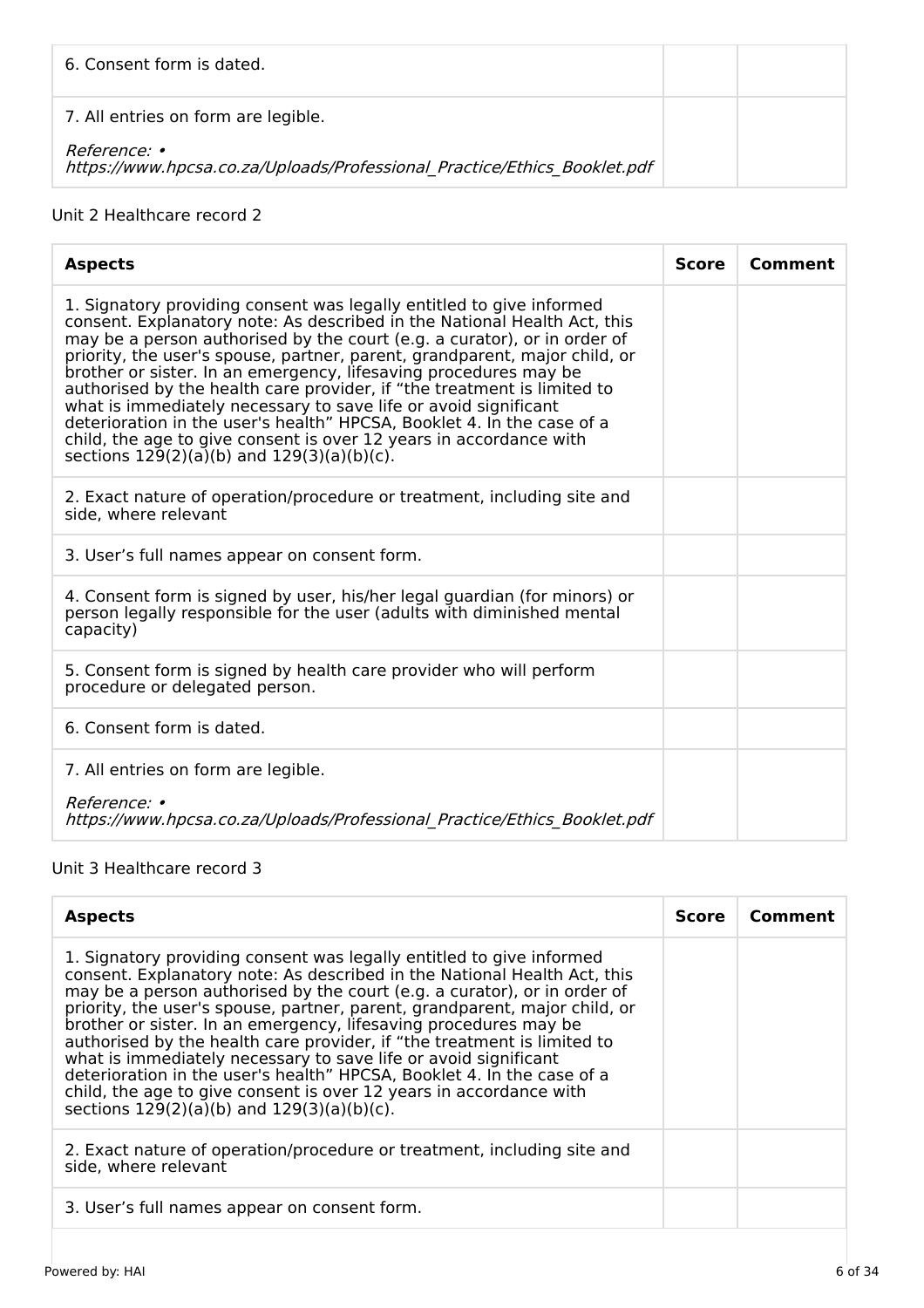| 4. Consent form is signed by user, his/her legal guardian (for minors) or<br>person legally responsible for the user (adults with diminished mental<br>capacity) |  |
|------------------------------------------------------------------------------------------------------------------------------------------------------------------|--|
| 5. Consent form is signed by health care provider who will perform<br>procedure or delegated person.                                                             |  |
| 6. Consent form is dated.                                                                                                                                        |  |
| 7. All entries on form are legible.                                                                                                                              |  |
| <i>Reference: •</i><br>https://www.hpcsa.co.za/Uploads/Professional Practice/Ethics Booklet.pdf                                                                  |  |

**Standard 15.2.1.4 6(6)** The health establishment must issue a discharge report to users in accordance with section 10 of the Act.

### **Criterion 15.2.1.4.1 6 Comprehensive discharge reports must be provided to users to ensure continuity of care.**

**15.2.1.4.1.1** The health records of discharged users include a discharge report.

# **Assessment type:** Patient record audit - **Risk rating:** Vital measure

Select the health records of three users who have been discharged in the previous week and verify whether the discharge report contains the aspects listed below. Score 1 if the aspect is present and 0 if not present. NB: Score Not applicable for aspects not relevant to discharge records under review.

| <b>Score</b><br>$\sim 10$ | <b>Comment</b> |
|---------------------------|----------------|
|                           |                |
|                           |                |

### Unit 1 Healthcare record 1

| <b>Aspects</b>                                                                             | <b>Score</b> | Comment |
|--------------------------------------------------------------------------------------------|--------------|---------|
| 1. Name and surname of user                                                                |              |         |
| 2. Date of birth                                                                           |              |         |
| 3. Identity number or passport number                                                      |              |         |
| 4. Date of admission                                                                       |              |         |
| 5. Date of discharge                                                                       |              |         |
| 6. Provisional diagnosis/reason for admission                                              |              |         |
| 7. Name of ward to which user was admitted (this may be a<br>name or alphanumeric details) |              |         |
| 8. Final diagnosis on discharge                                                            |              |         |
| 9. Medicine and treatment given (including procedures<br>carried out during admission)     |              |         |
| 10. Details of referrals and/or follow-up appointments                                     |              |         |
| 11. Relevant health education given.                                                       |              |         |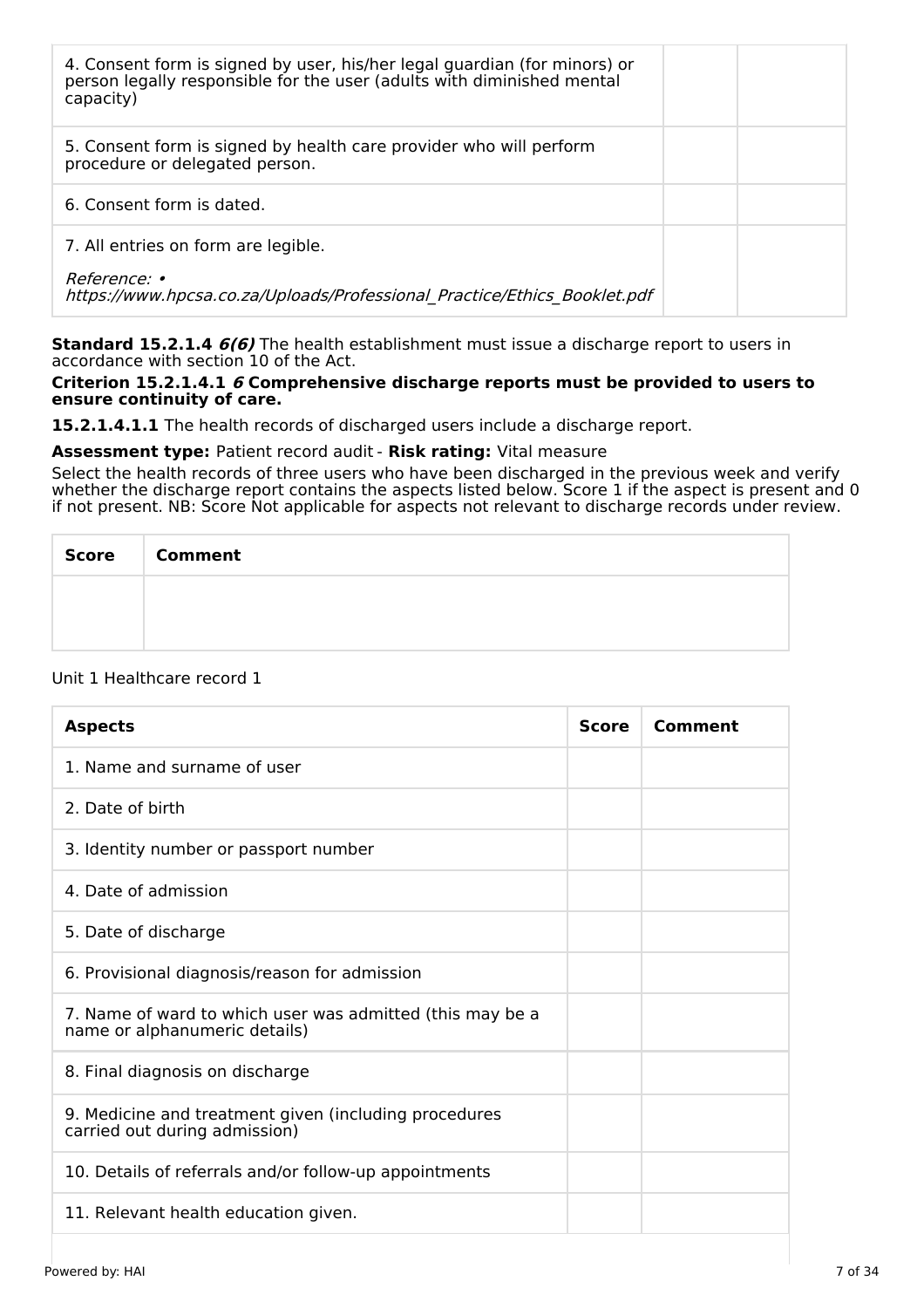| 12. Signature of health care provider completing report. |  |
|----------------------------------------------------------|--|
| 13. Signature of user or legally responsible person      |  |

# Unit 2 Healthcare record 2

| <b>Aspects</b>                                                                             | <b>Score</b> | <b>Comment</b> |
|--------------------------------------------------------------------------------------------|--------------|----------------|
| 1. Name and surname of user                                                                |              |                |
| 2. Date of birth                                                                           |              |                |
| 3. Identity number or passport number                                                      |              |                |
| 4. Date of admission                                                                       |              |                |
| 5. Date of discharge                                                                       |              |                |
| 6. Provisional diagnosis/reason for admission                                              |              |                |
| 7. Name of ward to which user was admitted (this may be a<br>name or alphanumeric details) |              |                |
| 8. Final diagnosis on discharge                                                            |              |                |
| 9. Medicine and treatment given (including procedures<br>carried out during admission)     |              |                |
| 10. Details of referrals and/or follow-up appointments                                     |              |                |
| 11. Relevant health education given.                                                       |              |                |
| 12. Signature of health care provider completing report.                                   |              |                |
| 13. Signature of user or legally responsible person                                        |              |                |

# Unit 3 Healthcare record 3

| <b>Aspects</b>                                                                             | <b>Score</b> | Comment |
|--------------------------------------------------------------------------------------------|--------------|---------|
| 1. Name and surname of user                                                                |              |         |
| 2. Date of birth                                                                           |              |         |
| 3. Identity number or passport number                                                      |              |         |
| 4. Date of admission                                                                       |              |         |
| 5. Date of discharge                                                                       |              |         |
| 6. Provisional diagnosis/reason for admission                                              |              |         |
| 7. Name of ward to which user was admitted (this may be a<br>name or alphanumeric details) |              |         |
| 8. Final diagnosis on discharge                                                            |              |         |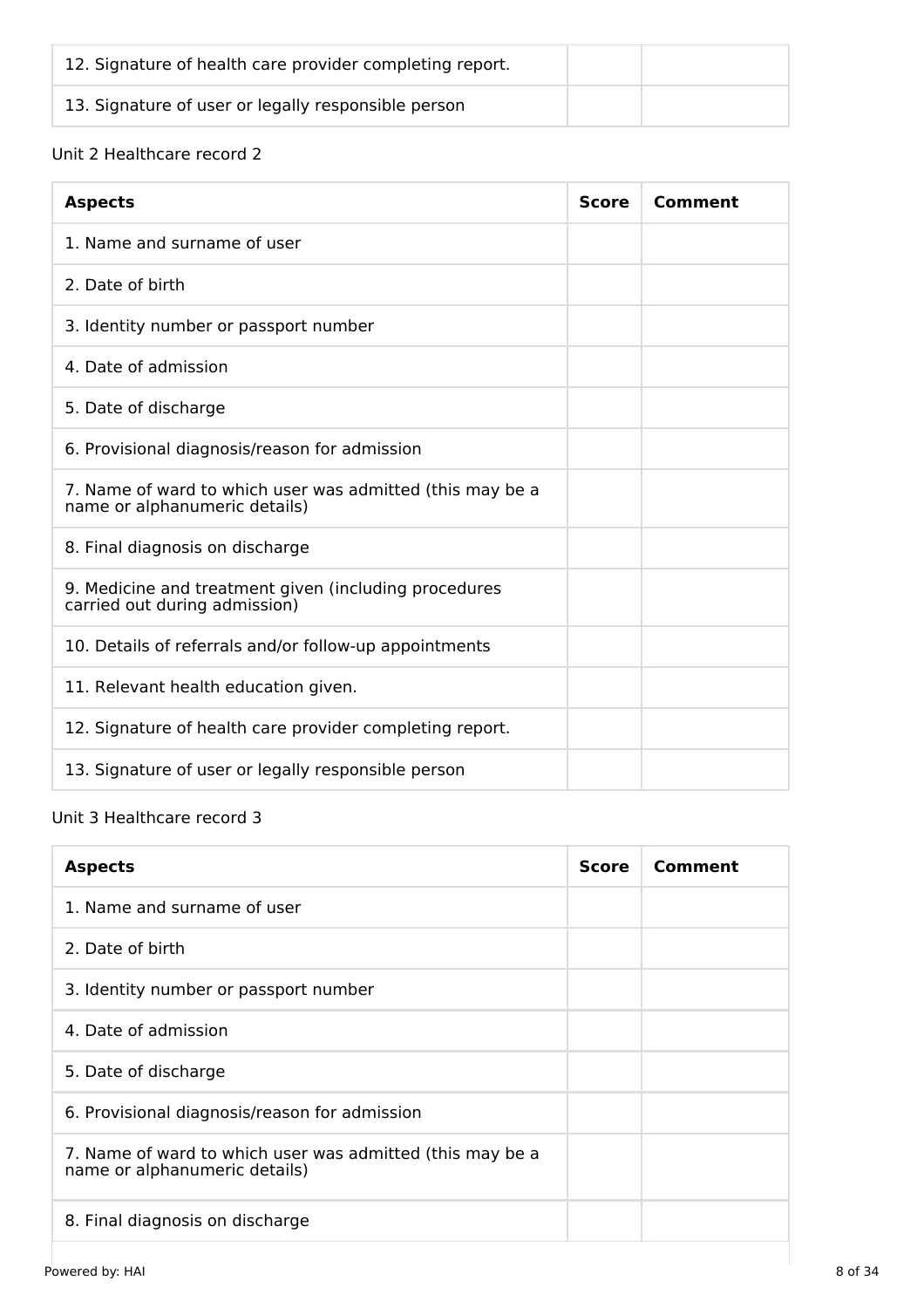| 9. Medicine and treatment given (including procedures<br>carried out during admission) |  |
|----------------------------------------------------------------------------------------|--|
| 10. Details of referrals and/or follow-up appointments                                 |  |
| 11. Relevant health education given.                                                   |  |
| 12. Signature of health care provider completing report.                               |  |
| 13. Signature of user or legally responsible person                                    |  |

# **Sub Domain 15.2.2 7** Clinical management

**Standard 15.2.2.1 7(1)** The health establishment must establish and maintain clinical management systems, structures and procedures that give effect to national policies and guidelines.

**Criterion 15.2.2.1.1 7(2)(a) The health establishment must ensure that clinical policies and guidelines for priority health conditions issued by the national department are available and communicated to health care personnel.**

**15.2.2.1.1.1** Health care personnel have been informed about clinical policies and guidelines.

# **Assessment type:** Document - **Risk rating:** Essential measure

Documented evidence that personnel have been informed about the clinical policies and guidelines must be available. This may include, but need not be limited to, distribution lists that include personnel signatures indicating that they have read and understood the document (which must be dated and signed), proof of attendance of meeting where policies and guidelines were discussed or similar evidence for electronic distribution. Score 1 if such evidence is available and 0 if not available.

| <b>Score</b> | <b>Comment</b> |
|--------------|----------------|
|              |                |
|              |                |

| <b>Aspects</b>                                                                                                                       | Score | Comment |
|--------------------------------------------------------------------------------------------------------------------------------------|-------|---------|
| 1. Standard Treatment Guidelines and Essential Medicines<br>List for Hospital Level (Adults) 2019 or latest                          |       |         |
| 2. National Infection Prevention and Control Strategic<br>Framework 2020 or latest                                                   |       |         |
| 3. Practical Manual for Implementation of the National<br>Infection Prevention and Control Strategic Framework 2020<br>or latest     |       |         |
| 4. Guidelines on Implementation of the Antimicrobial<br>Strategy in South Africa: One Health Approach & Governance<br>2017 or latest |       |         |
| 5. National clinical guidelines of PEP in occupational and non-<br>occupational exposures 2020 or latest                             |       |         |

# **Criterion 15.2.2.1.2 7 Healthcare providers are informed on the health establishment and their specific responsibilities.**

**15.2.2.1.2.1** Health care personnel have been informed about the Standard Operating Procedures of the unit and health establishment.

### **Assessment type:** Document - **Risk rating:** Essential measure

Documented evidence that personnel have been informed about the Standard Operating Procedures of the unit and health establishment must be available. This could include but is not limited to distribution lists which include personnel signatures to indicate they have read and understood the document (which must be dated and signed),proof of attendance at meetings where policies, Powered by: HAI 9 of 34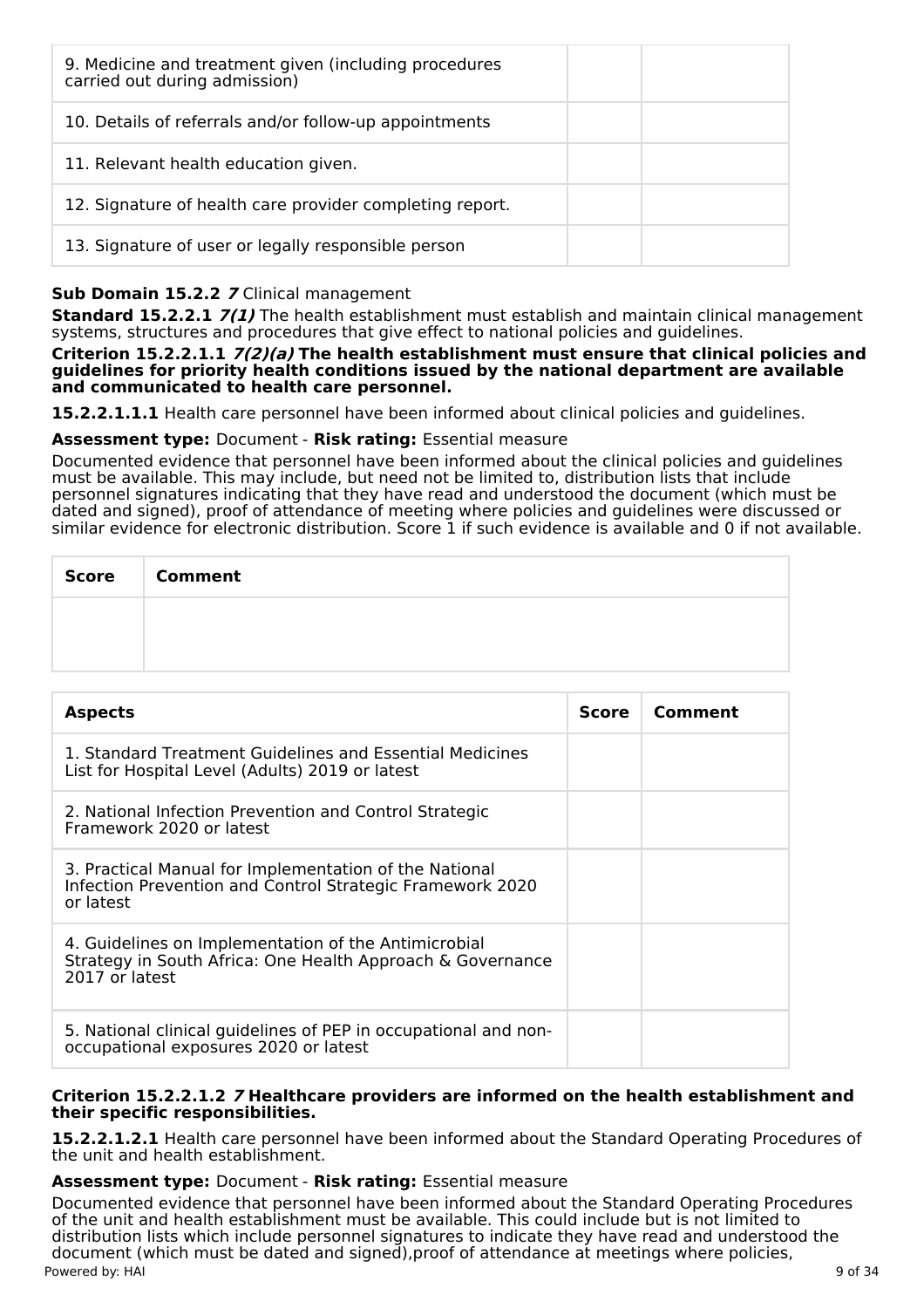guidelines and standard operating procedures are discussed, or similar evidence for electronic distribution. Score 1 if such evidence is available and score 0 if it is not available.

| Score | <b>Comment</b> |
|-------|----------------|
|       |                |
|       |                |

| <b>Aspects</b>                                    | <b>Score</b> | Comment |
|---------------------------------------------------|--------------|---------|
| 1. Confidentiality of user health records         |              |         |
| 2. Obtaining informed consent                     |              |         |
| 3. Identification of users                        |              |         |
| 4. Management of emergency resuscitations         |              |         |
| 5. Management of users with contagious infections |              |         |
| 6. Standard precautions                           |              |         |
| 7. Accessing medicines after hours                |              |         |
| 8. Reporting of adverse drug reactions            |              |         |
| 9. Storage of schedule 5 and 6 medicines          |              |         |
| 10. Safe administration of blood                  |              |         |
| 11. Management of needle stick and sharps         |              |         |

**Standard 15.2.2.2 7(2)** (b) A health establishment must establish and maintain systems, structures and programmes to manage clinical risk.

# **Criterion 15.2.2.2.1 7 The health establishment implements process to ensure environmental cleanliness.**

**15.2.2.2.1.1** All work completed is verified by the cleaning supervisor or delegated personnel.

# **Assessment type:** Document - **Risk rating:** Essential measure

Daily inspections will ensure the cleanliness of the building. The person responsible for overseeing the cleaning service must inspect the building daily to confirm that cleaning has been carried out according to the schedule and that all areas attended to have been effectively cleaned. Monitoring tools (e.g. checklists/tick sheets) listing all cleaning tasks must be completed for each room or area. Not applicable: Never

| Score Comment |
|---------------|
|               |
|               |

**15.2.2.2.1.2** The unit is observed to be clean.

# **Assessment type:** Observation - **Risk rating:** Vital measure

Inspector to observe general cleanliness of the unit including but not limited to whether the unit is free of dirt, dust and stains. Not applicable: Never

| Score<br>  Comment |
|--------------------|
|--------------------|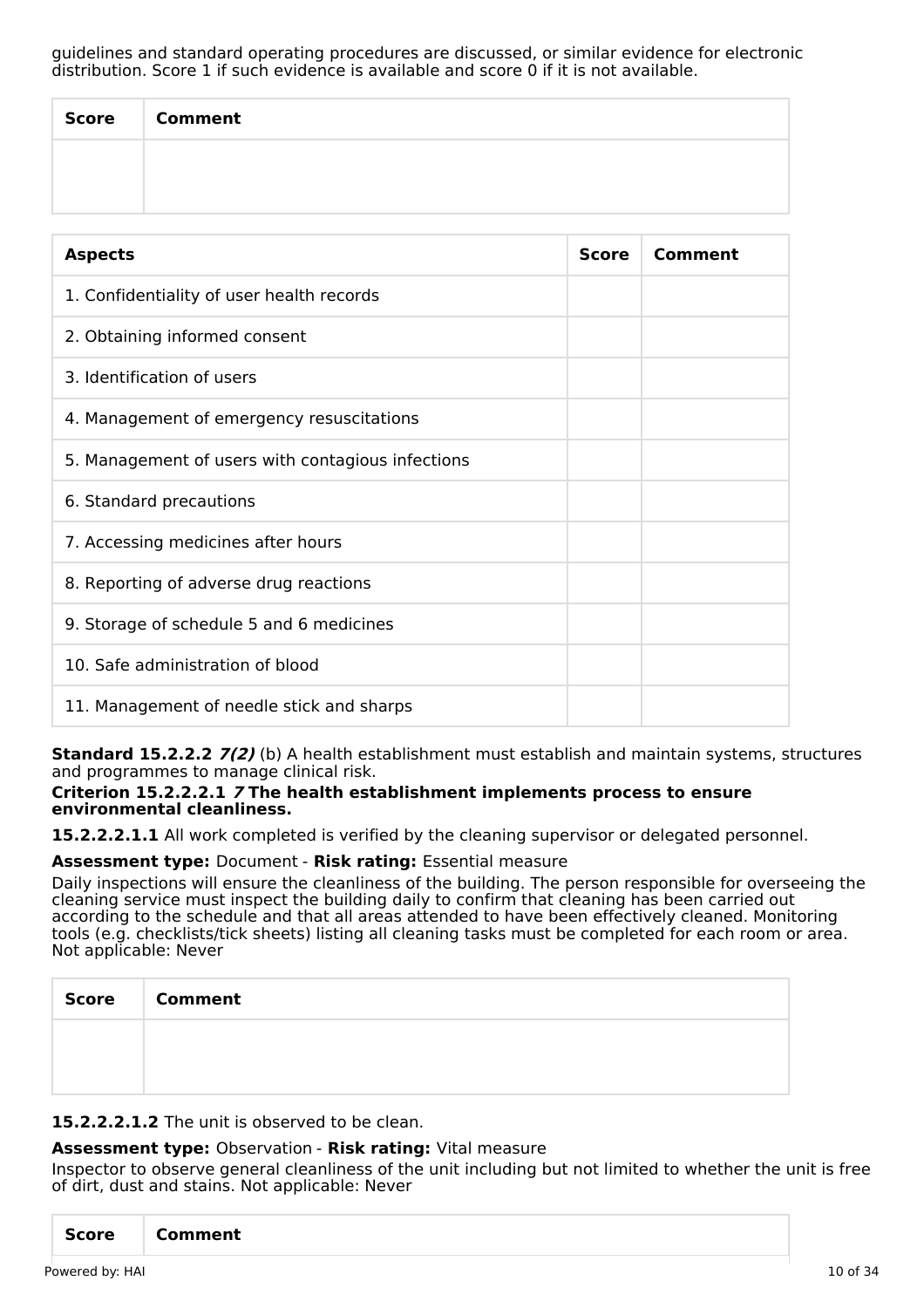### **Criterion 15.2.2.2.2 7 Implementation of standard operating procedures must be monitored.**

**15.2.2.2.2.1** The storage of sterile packs ensures the integrity of materials.

### **Assessment type:** Observation - **Risk rating:** Essential measure

The manner in which sterile packs are stored must prevent physical damage to packages, avoid exposure of packages to moisture. Packages should not be stored in a manner that will crush, bend, puncture, or compress them. Therefore, packs should not be wet or have water damage, they should be intact(not opened or torn). Not applicable: Never

| Score   Comment |
|-----------------|
|                 |
|                 |

# **Criterion 15.2.2.2.3 7 The management of used and soiled linen must meet infection prevention and control requirements.**

**15.2.2.2.3.1** The ward has a designated, access-controlled area for the storage of dirty linen.

**Assessment type:** Observation - **Risk rating:** Essential measure

The area used to store dirty linen must have a door, which is kept shut. Not applicable: Never

| <b>Score</b> | <b>Comment</b> |
|--------------|----------------|
|              |                |
|              |                |

**15.2.2.2.3.2** Dirty linen trolleys are not overflowing.

# **Assessment type:** Observation - **Risk rating:** Essential measure

Linen must be collected frequently enough to avoid excessive accumulation of dirty linen. Not applicable: Never

| <b>Score</b> | <b>Comment</b> |
|--------------|----------------|
|              |                |
|              |                |

# **Criterion 15.2.2.2.4 7 The health establishment must have a functional quality management system**

**15.2.2.2.4.1** Quality improvement plans are developed by health care personnel.

# **Assessment type:** Document - **Risk rating:** Vital measure

Request the quality improvement plan of the unit from the previous six months. Verify whether the aspects listed below are documented. Score if aspect is documented and 0 if not. NB: Score not applicable where no gaps have been identified.

| <b>Score</b> | <b>Comment</b> |
|--------------|----------------|
|              |                |
|              |                |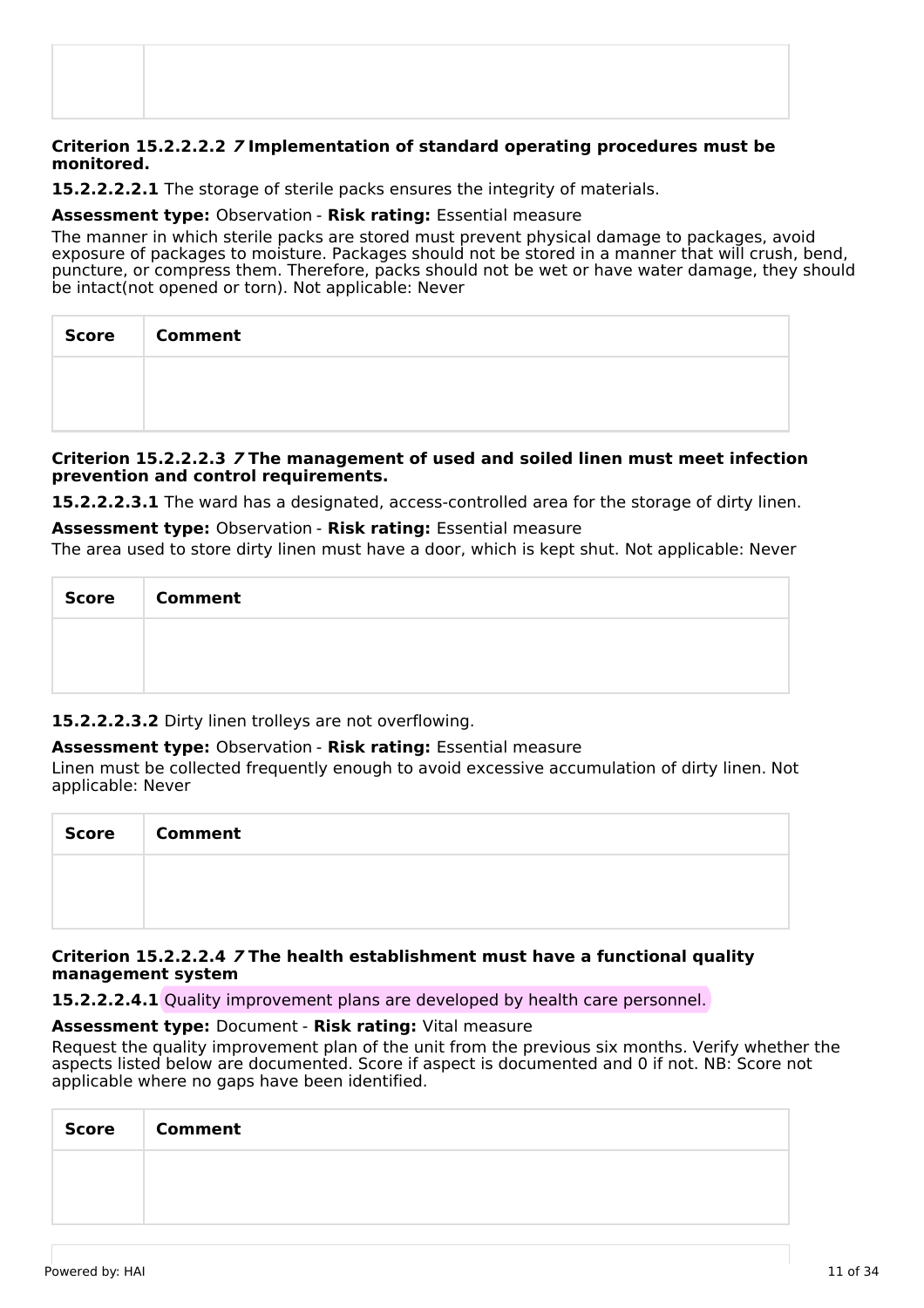| <b>Aspects</b>                                        |  | Comment |
|-------------------------------------------------------|--|---------|
| 1. Gaps identified                                    |  |         |
| 2. Activities required or implemented to address gaps |  |         |
| 3. Healthcare personnel responsible                   |  |         |
| 4. Time frames                                        |  |         |

### **15.2.2.2.4.2** Corrective action has been taken to improve the quality of service provided where gaps are identified.

# **Assessment type:** Document - **Risk rating:** Vital measure

Evidence must be available that the action specified in the quality improvement plan was implemented. Not applicable: Where there were no gaps identified.

| Score   Comment |
|-----------------|
|                 |
|                 |

### **Criterion 15.2.2.2.5 7 Communication systems must be available and functional to facilitate adequate user care, and safety of user and health care personnel.**

**15.2.2.2.5.1** Functional, accessible telephones are available in the ward.

### **Assessment type:** Observation - **Risk rating:** Essential measure

Maintaining and sustaining communication is essential for user safety. Telephones must be functional and available in the ward. Not applicable: Never

| <b>Score</b> | <b>Comment</b> |
|--------------|----------------|
|              |                |
|              |                |

### **Criterion 15.2.2.2.6 7 The health establishment must implement systems to ensure that blood and blood products are available and administered safely.**

**15.2.2.2.6.1** Emergency blood is available in a designated area on-site.

### **Assessment type:** Observation - **Risk rating:** Vital measure

To meet this requirement, O-negative blood must be available on site. This blood may be found in the South African National Blood Service (SANBS) refrigerator. The health establishment may choose an area such as the emergency unit, theatre or Intensive Care Unit in which to store the blood. Not applicable: Where emergency blood is not kept in the unit.

| <b>Score</b> | <b>Comment</b> |
|--------------|----------------|
|              |                |
|              |                |

### **15.2.2.2.6.2** Administration of blood is recorded.

# **Assessment type:** Patient record audit - **Risk rating:** Vital measure

Select the health records of three users admitted in the unit who had blood administered and verify whether the aspects listed below are documented. Score 1 if the aspect is documented and 0 if not documented. NB: Score Not applicable if there were no users who had blood administered.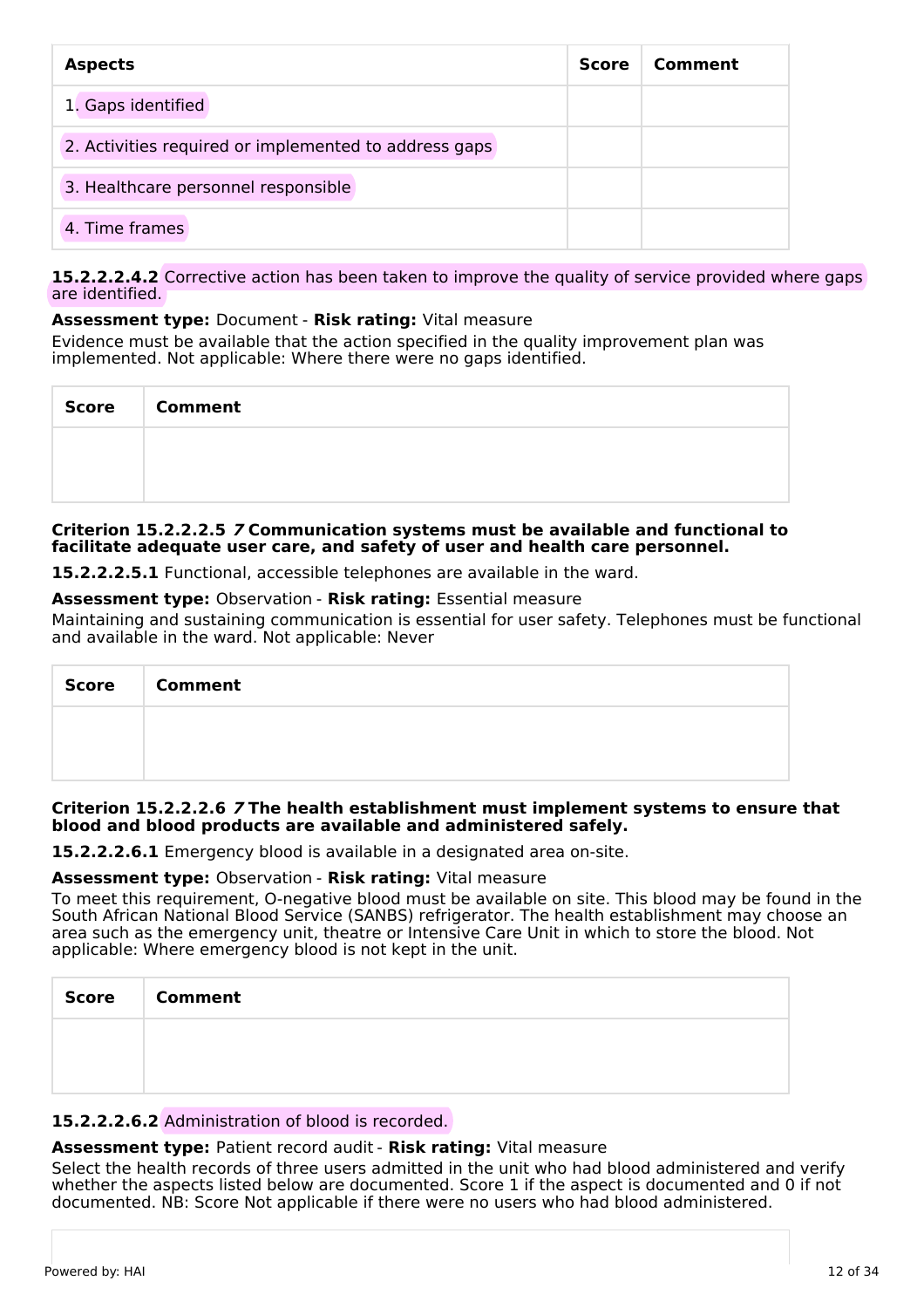| <b>Score</b> | <b>Comment</b> |
|--------------|----------------|
|              |                |
|              |                |

# Unit 1 Healthcare record 1

| <b>Aspects</b>                                                                                                                                                                                                                                                                                                             | <b>Score</b> | Comment |
|----------------------------------------------------------------------------------------------------------------------------------------------------------------------------------------------------------------------------------------------------------------------------------------------------------------------------|--------------|---------|
| 1. Clinical indication for blood or blood products                                                                                                                                                                                                                                                                         |              |         |
| 2. Type of blood product required.                                                                                                                                                                                                                                                                                         |              |         |
| 3. Informed consent completed and signed.                                                                                                                                                                                                                                                                                  |              |         |
| 4. Confirmation of type of blood product prior to<br>administration                                                                                                                                                                                                                                                        |              |         |
| 5. User's documentation checked prior to administration.<br>Explanatory note: The unit of blood has a tag that has user<br>details, donor details, blood type, date when blood was<br>donated, rhesus factor and expiry date. These details must<br>be cross-checked with the user information prior to<br>administration. |              |         |
| 6. Confirmation of user's identity prior to administration                                                                                                                                                                                                                                                                 |              |         |
| 7. User's vital signs recorded and documented prior to<br>administration.                                                                                                                                                                                                                                                  |              |         |
| 8. User's vital signs recorded and documented during<br>administration of blood                                                                                                                                                                                                                                            |              |         |
| 9. User's vital signs recorded and documented for 12 hours<br>after administration                                                                                                                                                                                                                                         |              |         |
| 10. Details of transfusion recorded. Explanatory note: This<br>must include the start and finish time, how many units were<br>administered, any reaction, and observations.                                                                                                                                                |              |         |

# Unit 2 Healthcare record 2

| <b>Aspects</b>                                                                                                                                                                                                                                                                                                             | <b>Score</b> | Comment |
|----------------------------------------------------------------------------------------------------------------------------------------------------------------------------------------------------------------------------------------------------------------------------------------------------------------------------|--------------|---------|
| 1. Clinical indication for blood or blood products                                                                                                                                                                                                                                                                         |              |         |
| 2. Type of blood product required.                                                                                                                                                                                                                                                                                         |              |         |
| 3. Informed consent completed and signed.                                                                                                                                                                                                                                                                                  |              |         |
| 4. Confirmation of type of blood product prior to<br>administration                                                                                                                                                                                                                                                        |              |         |
| 5. User's documentation checked prior to administration.<br>Explanatory note: The unit of blood has a tag that has user<br>details, donor details, blood type, date when blood was<br>donated, rhesus factor and expiry date. These details must<br>be cross-checked with the user information prior to<br>administration. |              |         |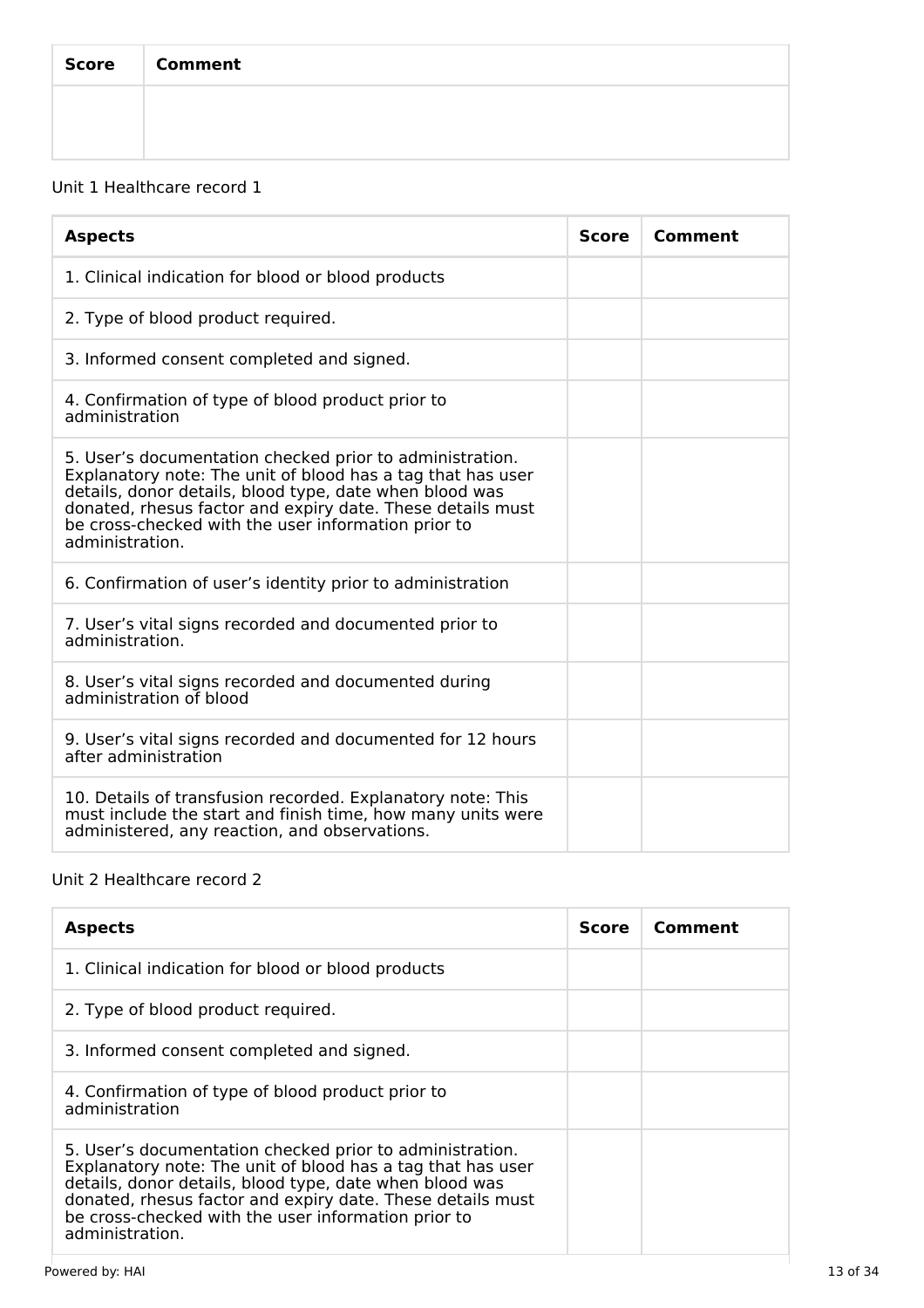| 6. Confirmation of user's identity prior to administration                                                                                                                  |  |
|-----------------------------------------------------------------------------------------------------------------------------------------------------------------------------|--|
| 7. User's vital signs recorded and documented prior to<br>administration.                                                                                                   |  |
| 8. User's vital signs recorded and documented during<br>administration of blood                                                                                             |  |
| 9. User's vital signs recorded and documented for 12 hours<br>after administration                                                                                          |  |
| 10. Details of transfusion recorded. Explanatory note: This<br>must include the start and finish time, how many units were<br>administered, any reaction, and observations. |  |

# Unit 3 Healthcare record 3

| <b>Aspects</b>                                                                                                                                                                                                                                                                                                             | <b>Score</b> | Comment |
|----------------------------------------------------------------------------------------------------------------------------------------------------------------------------------------------------------------------------------------------------------------------------------------------------------------------------|--------------|---------|
| 1. Clinical indication for blood or blood products                                                                                                                                                                                                                                                                         |              |         |
| 2. Type of blood product required.                                                                                                                                                                                                                                                                                         |              |         |
| 3. Informed consent completed and signed.                                                                                                                                                                                                                                                                                  |              |         |
| 4. Confirmation of type of blood product prior to<br>administration                                                                                                                                                                                                                                                        |              |         |
| 5. User's documentation checked prior to administration.<br>Explanatory note: The unit of blood has a tag that has user<br>details, donor details, blood type, date when blood was<br>donated, rhesus factor and expiry date. These details must<br>be cross-checked with the user information prior to<br>administration. |              |         |
| 6. Confirmation of user's identity prior to administration                                                                                                                                                                                                                                                                 |              |         |
| 7. User's vital signs recorded and documented prior to<br>administration.                                                                                                                                                                                                                                                  |              |         |
| 8. User's vital signs recorded and documented during<br>administration of blood                                                                                                                                                                                                                                            |              |         |
| 9. User's vital signs recorded and documented for 12 hours<br>after administration                                                                                                                                                                                                                                         |              |         |
| 10. Details of transfusion recorded. Explanatory note: This<br>must include the start and finish time, how many units were<br>administered, any reaction, and observations.                                                                                                                                                |              |         |

# **Criterion 15.2.2.2.7 7 Systems must be in place to facilitate user identification.**

**15.2.2.2.7.1** All users admitted in the health establishment wear identity bands or any other identification.

### **Assessment type:** Observation - **Risk rating:** Essential measure

Select three users in the ward and verify whether they are wearing identity bands or have any identification. Score 1 if users are wearing identification and 0 if not.

| Score |
|-------|
|-------|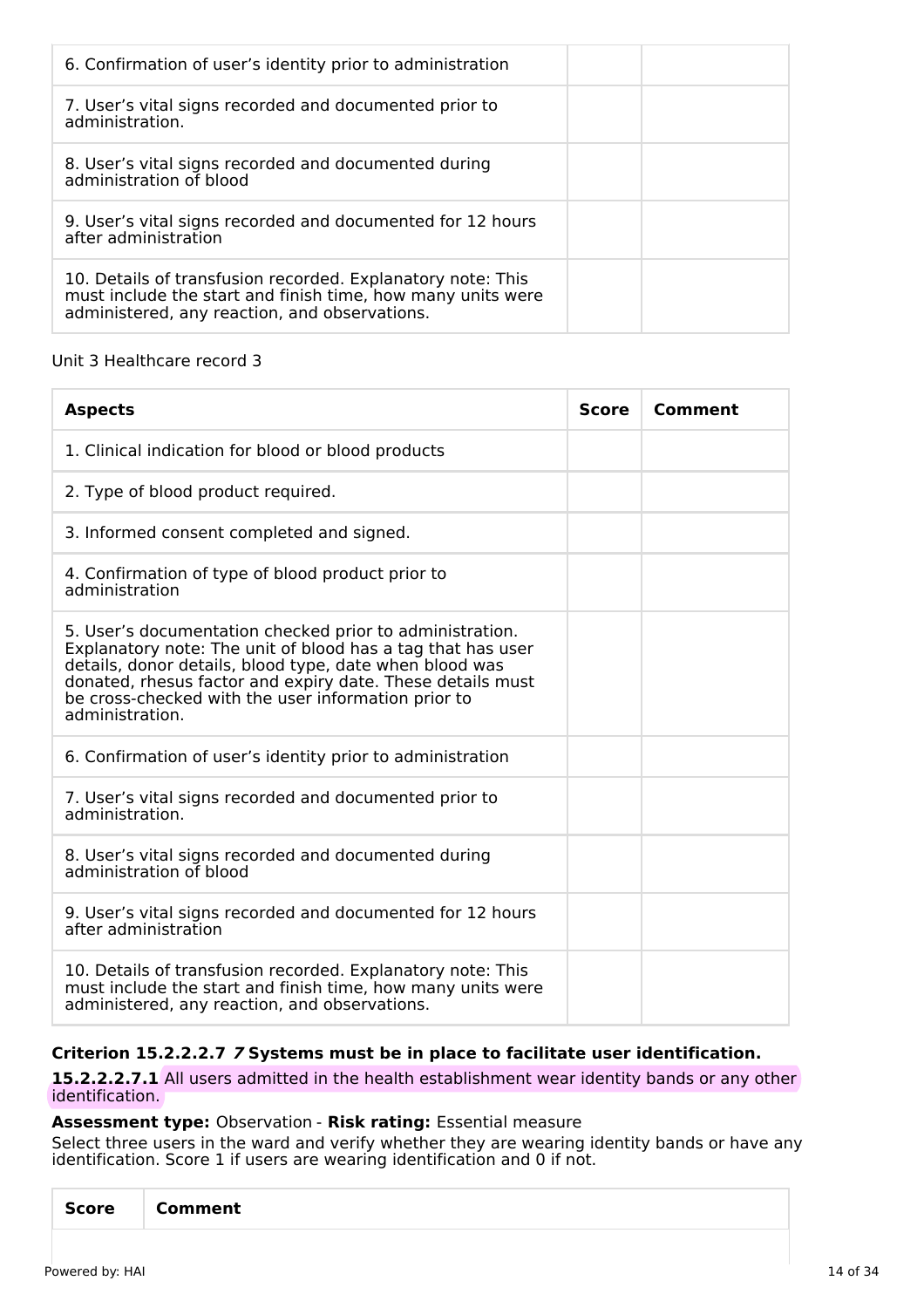| <b>Aspects</b> | <b>Score</b> | Comment |
|----------------|--------------|---------|
| 1. User 1      |              |         |
| 2. User 2      |              |         |
| 3. User 3      |              |         |

### **Criterion 15.2.2.2.8 7 The management of emergency resuscitations must be guided and monitored to improve user outcomes.**

**15.2.2.2.8.1** Emergency trolley is stocked with medicines and equipment.

# **Assessment type:** Observation - **Risk rating:** Non negotiable measure

Inspect the contents of the emergency trolley against the aspects listed below. Score 1 if the aspect listed is available, functional and not expired (if applicable) and score 0 if the aspect is not available, not functional or expired (if applicable).

| <b>Score</b> | <b>Comment</b> |
|--------------|----------------|
|              |                |
|              |                |

| <b>Aspects</b>                                     | <b>Score</b> | Comment |
|----------------------------------------------------|--------------|---------|
| Devices to open and protect airway                 |              |         |
| 1. Laryngoscope handle                             |              |         |
| 2. Curved blade for laryngoscope size 2 (adult)    |              |         |
| 3. Curved blade for laryngoscope size 3 (adult)    |              |         |
| 4. Curved blade for laryngoscope size 4 (adult)    |              |         |
| 5. Endotracheal tubes - cuffed sizes 7.0mm (adult) |              |         |
| 6. Endotracheal tubes - cuffed sizes 7.5mm (adult) |              |         |
| 7. Endotracheal tubes - cuffed sizes 8.0mm (adult) |              |         |
| 8. Endotracheal tubes - cuffed sizes 8.5mm (adult  |              |         |
| 9. Oropharyngeal airway size 3 (small adult)       |              |         |
| 10. Oropharyngeal airway size 4 (medium adult)     |              |         |
| 11. Oropharyngeal airway size 5 (large adult)      |              |         |
| 12. Nasopharyngeal airway size 4                   |              |         |
| 13. Nasopharyngeal airway size 5                   |              |         |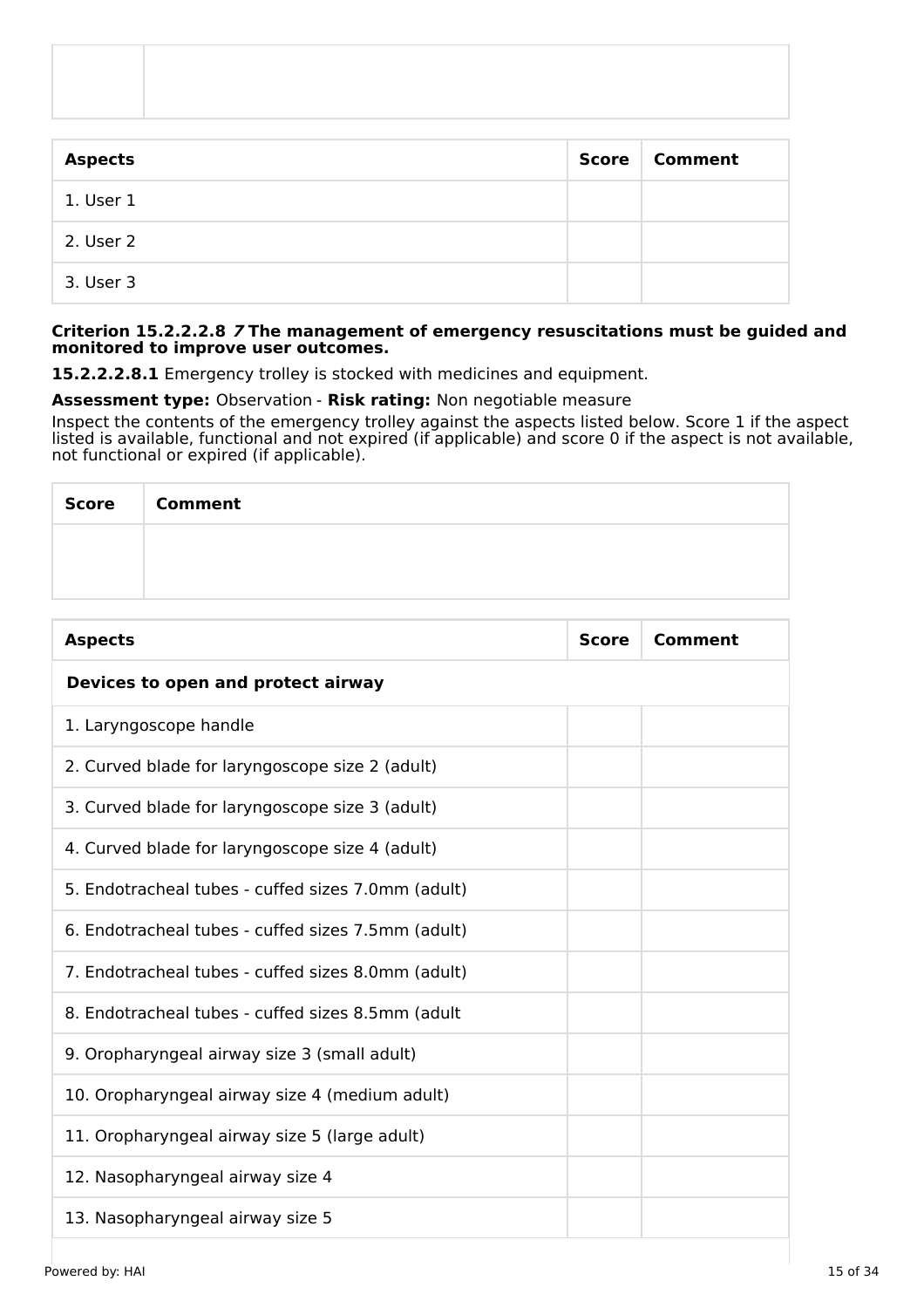| 14. Plaster or ties for endotracheal tubes                                                                                                                                                                                                                                            |
|---------------------------------------------------------------------------------------------------------------------------------------------------------------------------------------------------------------------------------------------------------------------------------------|
| 15. Xylocaine spray or Lubricating gel                                                                                                                                                                                                                                                |
| <b>Equipment for difficult Intubation</b>                                                                                                                                                                                                                                             |
| 16. Introducer                                                                                                                                                                                                                                                                        |
| 17. Laryngeal mask airway size 3                                                                                                                                                                                                                                                      |
| 18. Laryngeal mask airway size 4                                                                                                                                                                                                                                                      |
| 19. Laryngeal mask airway size 5                                                                                                                                                                                                                                                      |
| 20. Magill forceps (adult)                                                                                                                                                                                                                                                            |
| Devices to deliver oxygen/ventilate users                                                                                                                                                                                                                                             |
| 21. Manual resuscitator device or bag and valve mask (adult)                                                                                                                                                                                                                          |
| 22. Oxygen masks                                                                                                                                                                                                                                                                      |
| 23. Oxygen supply - ready for use (portable). Explanatory<br>note: An oxygen cylinder fitted with regulator indicating<br>cylinder pressure and adjustable flowrate must be available.<br>Oxygen levels must not be below the minimum level<br>indicated in the oxygen cylinder gauge |
| <b>Equipment to diagnose and treat cardiac dysrhythmias</b>                                                                                                                                                                                                                           |
| 24. Automated external defibrillator (AED) or defibrillator<br>with pads, paddles and electrodes                                                                                                                                                                                      |
| 25. Cardiac arrest board                                                                                                                                                                                                                                                              |
| Devices to gain intravascular access                                                                                                                                                                                                                                                  |
| 26. Intravenous administration sets                                                                                                                                                                                                                                                   |
| 27. IV Cannulae                                                                                                                                                                                                                                                                       |
| <b>Medicine</b>                                                                                                                                                                                                                                                                       |
| 28. Emergency medicines according to local protocol are<br>available and have not expired.                                                                                                                                                                                            |

**15.2.2.2.8.2** Medical supplies and equipment for resuscitation are available.

### **Assessment type:** Observation - **Risk rating:** Vital measure

Inspect whether medical supplies and equipment used for resuscitation is available. The items may be available in the trolley or vicinity of the trolley. Score 1 if the aspect listed is available, functional and not expired (if applicable) and score 0 if the aspect is not available, not functional or expired (if applicable).

| Score   Comment |
|-----------------|
|                 |
|                 |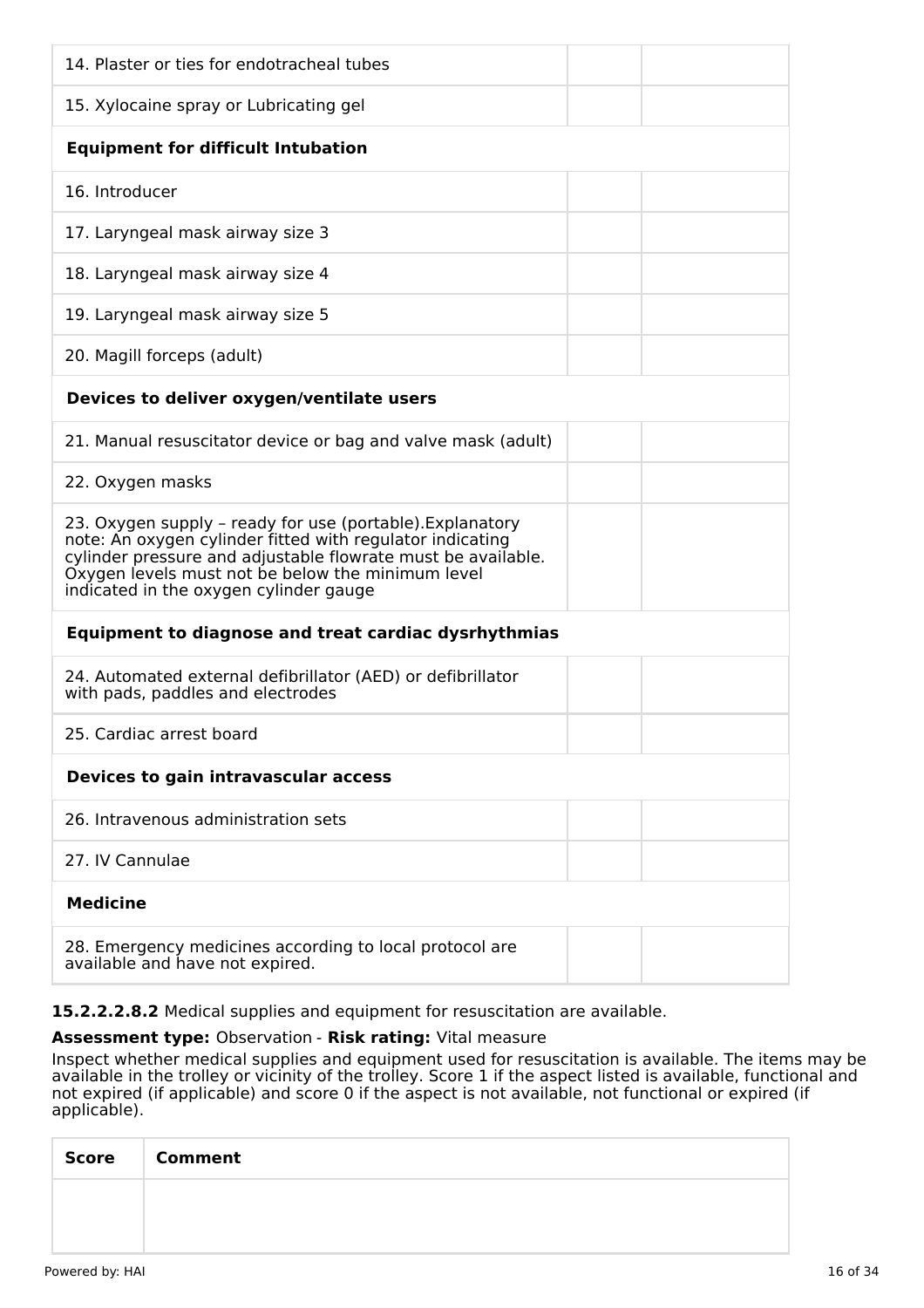| <b>Aspects</b>                             | <b>Score</b> | <b>Comment</b> |
|--------------------------------------------|--------------|----------------|
| 1. Chlorhexidine solution or Alcohol swabs |              |                |
| 2. Eye protection                          |              |                |
| 3. Facemask                                |              |                |
| 4. Gloves                                  |              |                |
| 5. Spare batteries for laryngoscope        |              |                |
| 6. Spare bulb(where applicable)            |              |                |
| 7. Syringe 2ml                             |              |                |
| 8. Syringe 5ml                             |              |                |
| 9. Syringe 20ml                            |              |                |
| 10. Catheter tip syringe 50ml              |              |                |
| 11. Needles size 16 G                      |              |                |
| 12. Needles pink 18 G                      |              |                |
| 13. Needles green 21G                      |              |                |
| 14. Scissors                               |              |                |
| 15. Tourniquet                             |              |                |
| 16. Stethoscope                            |              |                |
| 17. Nasogastric tubes size 12 (adult)      |              |                |
| 18. Nasogastric tubes size 14 (adult)      |              |                |
| 19. Nasogastric tubes size 16 (adult)      |              |                |
| 20. Nasogastric tubes size 18 (adult)      |              |                |
| 21. Suction catheter 12F (adult)           |              |                |
| 22. Suction catheter 14F (adult)           |              |                |
| 23. Suction devices (portable)             |              |                |
| 24. Yankhauer suction                      |              |                |
| 25. Resuscitation algorithm                |              |                |

# **15.2.2.2.8.3** The emergency trolley in the unit is checked.

**Assessment type:** Document - **Risk rating:** Vital measure

This must be done at the change of each shift and after each use. Check records from the previous 30 days. Not applicable: Never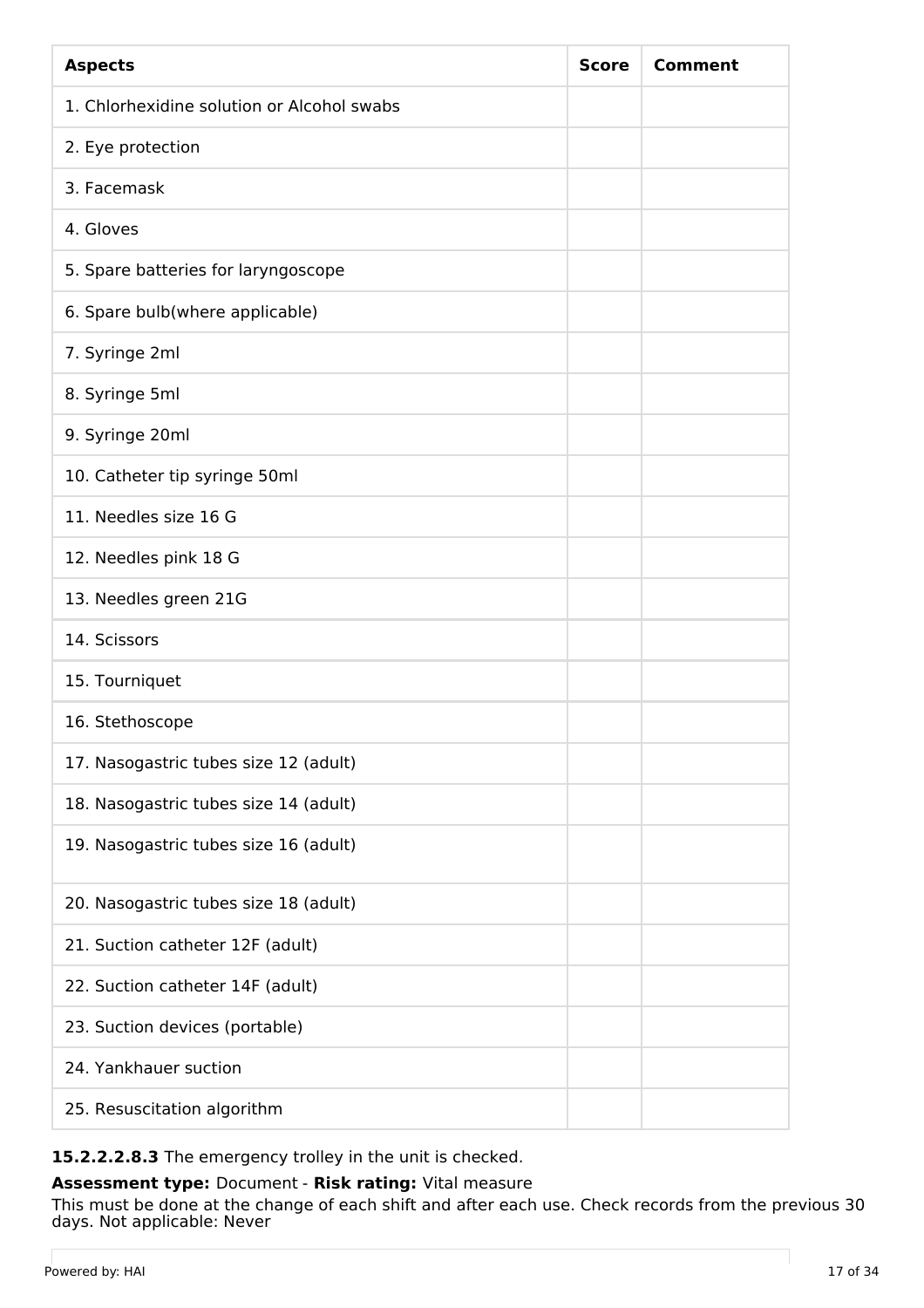| <b>Score</b> | <b>Comment</b> |
|--------------|----------------|
|              |                |
|              |                |

### **Criterion 15.2.2.2.9 7 Medical equipment management systems must be in place to minimise the risk of patient safety incidents related to medical equipment.**

**15.2.2.2.9.1** Healthcare personnel receive training in the use of medical equipment.

### **Assessment type:** Document - **Risk rating:** Essential measure

This includes, but is not limited to, orientation records demonstrating that in-service training or training by a supplier of new equipment has been conducted. Training must be provided for each health care personnel member for each item of equipment he/she will be required to use in the course of performing his/her duties. Not applicable: Where there was no new equipment introduced in the past 12 months.

| Score   Comment |
|-----------------|
|                 |
|                 |

# **Sub Domain 15.2.3 8** Infection prevention and control programmes

**Standard 15.2.3.1 8(1)** The health establishment must maintain an environment, which minimises the risk of disease outbreaks, the transmission of infection to users, health care personnel and visitors. **Criterion 15.2.3.1.1 8(2)(a) The health establishment must ensure that there are hand washing facilities in every service area.**

# **15.2.3.1.1.1** Hand washing facilities are available.

# **Assessment type:** Observation - **Risk rating:** Vital measure

Verify whether the hand washing items listed below are available. Score 1 if the item is available and 0 if not available

| Score   Comment |
|-----------------|
|                 |
|                 |

#### Unit 1 User care area

| <b>Aspects</b>                                                                                                                                                                                                                                                                               | <b>Score</b> | Comment |
|----------------------------------------------------------------------------------------------------------------------------------------------------------------------------------------------------------------------------------------------------------------------------------------------|--------------|---------|
| 1. Hand washing basin. Explanatory note: The basin must not<br>be blocked, broken, have deep cracks causing leaking of<br>water, or have hairline cracks.                                                                                                                                    |              |         |
| 2. Poster on correct hand washing technique                                                                                                                                                                                                                                                  |              |         |
| 3. Poster on correct use of alcohol- based hand rub.<br>Explanatory note: Posters must be placed at strategic places<br>and above alcohol dispensers in the health establishment as<br>stipulated in page 33 of Practical Manual for Implementation<br>of IPC Strategic framework March 2020 |              |         |
| 4. Taps. Explanatory note: Taps must be elbow-operated in<br>user care areas, but not in toilets                                                                                                                                                                                             |              |         |
| 5. Running water                                                                                                                                                                                                                                                                             |              |         |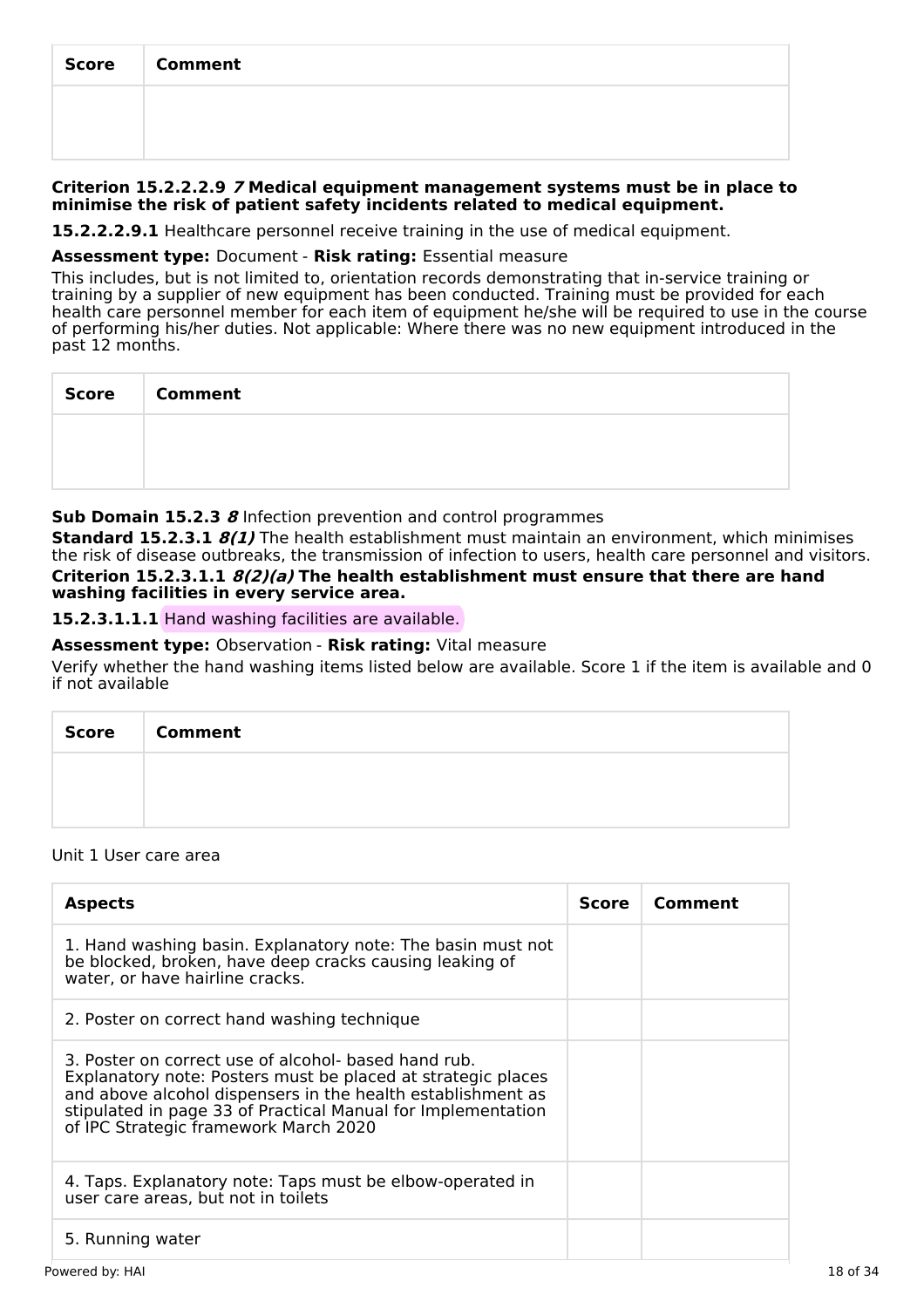| 6. Plain liquid soap                                                                                                              |  |
|-----------------------------------------------------------------------------------------------------------------------------------|--|
| 7. Wall mounted soap dispenser                                                                                                    |  |
| 8. Paper towels                                                                                                                   |  |
| 9. Paper towel dispenser                                                                                                          |  |
| 10. Bin                                                                                                                           |  |
| 11. Alcohol based hand rub. Explanatory note: Item does not<br>necessarily have to be in the hand washing basin/facility<br>area. |  |

# Unit 2 Personnel toilet

| <b>Aspects</b>                                                                                                                                                                                                                                                                               | <b>Score</b> | Comment |
|----------------------------------------------------------------------------------------------------------------------------------------------------------------------------------------------------------------------------------------------------------------------------------------------|--------------|---------|
| 1. Hand washing basin. Explanatory note: The basin must not<br>be blocked, broken, have deep cracks causing leaking of<br>water, or have hairline cracks.                                                                                                                                    |              |         |
| 2. Poster on correct hand washing technique                                                                                                                                                                                                                                                  |              |         |
| 3. Poster on correct use of alcohol- based hand rub.<br>Explanatory note: Posters must be placed at strategic places<br>and above alcohol dispensers in the health establishment as<br>stipulated in page 33 of Practical Manual for Implementation<br>of IPC Strategic framework March 2020 |              |         |
| 4. Taps. Explanatory note: Taps must be elbow-operated in<br>user care areas, but not in toilets                                                                                                                                                                                             |              |         |
| 5. Running water                                                                                                                                                                                                                                                                             |              |         |
| 6. Plain liquid soap                                                                                                                                                                                                                                                                         |              |         |
| 7. Wall mounted soap dispenser                                                                                                                                                                                                                                                               |              |         |
| 8. Paper towels                                                                                                                                                                                                                                                                              |              |         |
| 9. Paper towel dispenser                                                                                                                                                                                                                                                                     |              |         |
| 10. Bin                                                                                                                                                                                                                                                                                      |              |         |
| 11. Alcohol based hand rub. Explanatory note: Item does not<br>necessarily have to be in the hand washing basin/facility<br>area.                                                                                                                                                            |              |         |

# Unit 3 User toilet

| <b>Aspects</b>                                                                                                                                            | <b>Score</b> | Comment |
|-----------------------------------------------------------------------------------------------------------------------------------------------------------|--------------|---------|
| 1. Hand washing basin. Explanatory note: The basin must not<br>be blocked, broken, have deep cracks causing leaking of<br>water, or have hairline cracks. |              |         |
| 2. Poster on correct hand washing technique                                                                                                               |              |         |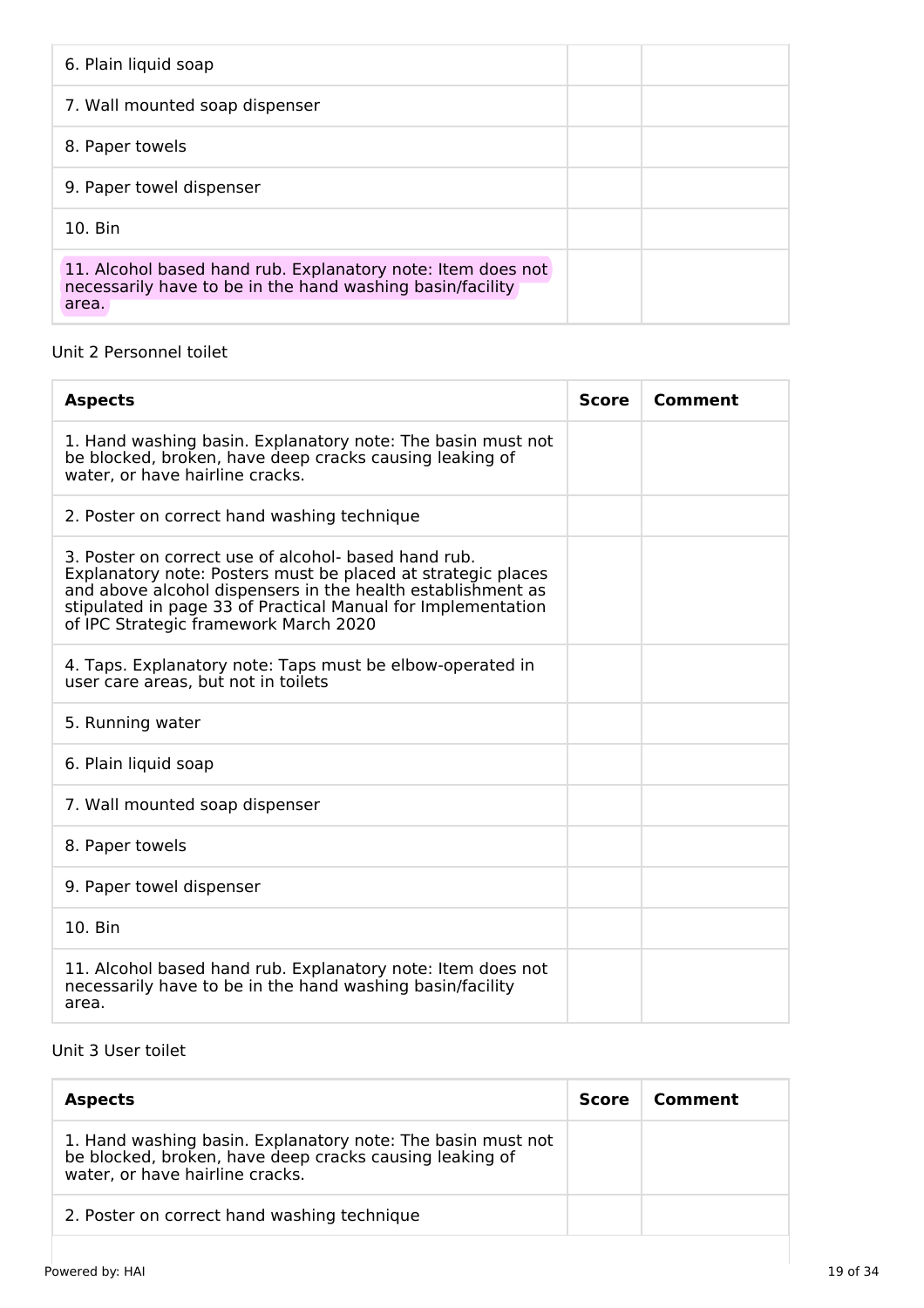| 3. Poster on correct use of alcohol- based hand rub.<br>Explanatory note: Posters must be placed at strategic places<br>and above alcohol dispensers in the health establishment as<br>stipulated in page 33 of Practical Manual for Implementation<br>of IPC Strategic framework March 2020 |  |
|----------------------------------------------------------------------------------------------------------------------------------------------------------------------------------------------------------------------------------------------------------------------------------------------|--|
| 4. Taps. Explanatory note: Taps must be elbow-operated in<br>user care areas, but not in toilets                                                                                                                                                                                             |  |
| 5. Running water                                                                                                                                                                                                                                                                             |  |
| 6. Plain liquid soap                                                                                                                                                                                                                                                                         |  |
| 7. Wall mounted soap dispenser                                                                                                                                                                                                                                                               |  |
| 8. Paper towels                                                                                                                                                                                                                                                                              |  |
| 9. Paper towel dispenser                                                                                                                                                                                                                                                                     |  |
| 10. Bin                                                                                                                                                                                                                                                                                      |  |
| 11. Alcohol based hand rub. Explanatory note: Item does not<br>necessarily have to be in the hand washing basin/facility<br>area.                                                                                                                                                            |  |

### **Criterion 15.2.3.1.2 8(2)(b) The health establishment must provide isolation units or cubicles where users with contagious infections can be accommodated.**

**15.2.3.1.2.1** Isolation room meets the requirements listed below.

# **Assessment type:** Observation - **Risk rating:** Vital measure

Inspect the isolation rooms to verify whether they contain the aspects listed below. Score 1 if the aspect is present and 0 if not present. Score NA if, at the time of the inspection, no users requiring isolation have been admitted.

| Score   Comment |
|-----------------|
|                 |
|                 |

| <b>Aspects</b>                                                                                                                                                                                                                                                                                                                                                       | Score | Comment |
|----------------------------------------------------------------------------------------------------------------------------------------------------------------------------------------------------------------------------------------------------------------------------------------------------------------------------------------------------------------------|-------|---------|
| General requirements to be inspected at all times.                                                                                                                                                                                                                                                                                                                   |       |         |
| 1. Single room with door that closes. Explanatory note: In the<br>case of an outbreak, multiple users may be accommodated<br>in the same room, as long as the room is used exclusively to<br>care for users with the outbreak disease, i.e. "Cohorting" of<br>patients. Sporadic, individual cases must be nursed in a<br>room that accommodates a single user only. |       |         |
| 2. Rooms used for infections requiring airborne precautions<br>have adequate ventilation. Explanatory note: This will be a<br>minimum of a window that opens, but preferably negative<br>pressure ventilation. Rooms used for users with viral<br>haemorrhagic fevers have ventilation ensuring at least 6-12<br>air changes per hour.                               |       |         |
| 3. Hand wash basin with elbow-operated taps                                                                                                                                                                                                                                                                                                                          |       |         |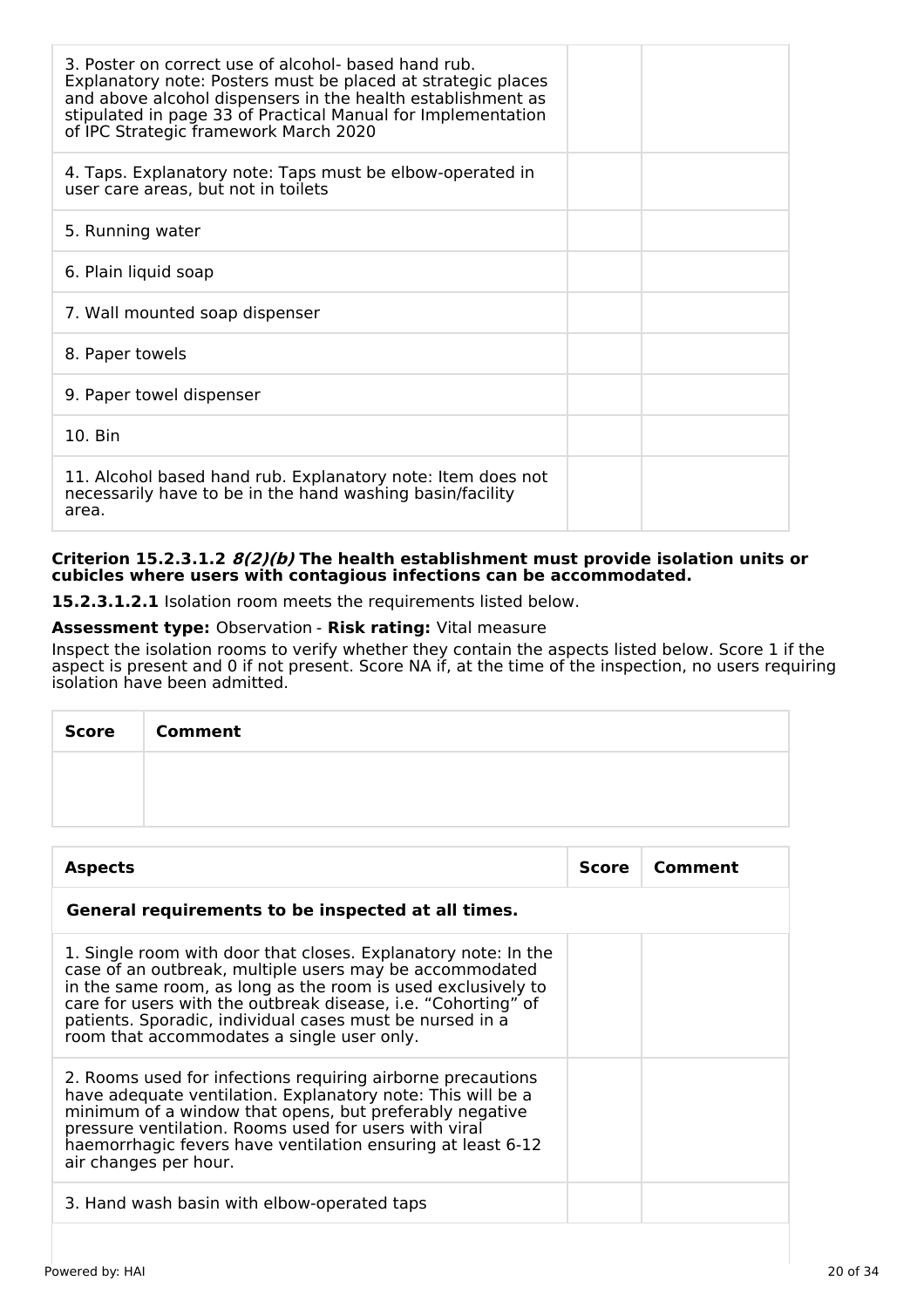| 4. Bin with a close-fitting lid                                                                                                                                                                                        |
|------------------------------------------------------------------------------------------------------------------------------------------------------------------------------------------------------------------------|
| 5. Separate toilet facilities. Explanatory note: This may be a<br>dedicated commode, or urinal and bedpan.                                                                                                             |
| Requirement to be inspected only if there is a user isolated in the room.                                                                                                                                              |
| 6. Alcohol based hand rub inside room.                                                                                                                                                                                 |
| 7. Disinfectant outside of room to disinfect surfaces                                                                                                                                                                  |
| 8. Disposable gloves                                                                                                                                                                                                   |
| 9. Bio-hazardous tape for labelling of specimens prior to<br>transporting                                                                                                                                              |
| 10. Poster/Signs affixed outside the room. Explanatory note:<br>This will include the different types of transmission<br>precautions i.e. airborne, contact or droplet and posters<br>regarding visiting restrictions. |
| 11. Alcohol based hand rub outside room.                                                                                                                                                                               |
| 12. People traffic in and out of room to be controlled (i.e.<br>limited number of visitors and personnel)                                                                                                              |
| 13. Appropriate measures for discarding infected linen.                                                                                                                                                                |
| 14. Appropriate measures for disinfection of equipment                                                                                                                                                                 |

**15.2.3.1.2.2** Isolation rooms are inspected by the infection prevention and control team following terminal cleaning.

# **Assessment type:** Document - **Risk rating:** Vital measure

The infection prevention and control team must confirm that terminal cleaning has been performed satisfactorily prior to the admission of another user into the room used for isolation. Evidence of this inspection must be available in the ward. Not applicable: Where no users requiring isolation have been admitted in the previous 12 months.

| <b>Score</b> | <b>Comment</b> |
|--------------|----------------|
|              |                |
|              |                |

#### **Criterion 15.2.3.1.3 8(2)(c) The health establishment must ensure there is clean linen to meet the needs of users.**

**15.2.3.1.3.1** The ward manager has determined the linen requirements for the ward.

#### **Assessment type:** Document - **Risk rating:** Essential measure

It is necessary to determine the linen requirements for the ward, to ensure sufficient linen is available, i.e. the number of linen items required to ensure that all users have clean linen and are warm enough during their admission. It is also necessary to determine how many linen items must be available in the linen storage area for routine linen changes, and to respond to episodes of dirtying or soiling of linen. This may change with the type of users admitted to the ward, including, but not limited to, users admitted with continence issues or with actively bleeding or suppurating wounds. Not applicable: Never

| <b>Score</b> | Comment |
|--------------|---------|
|              |         |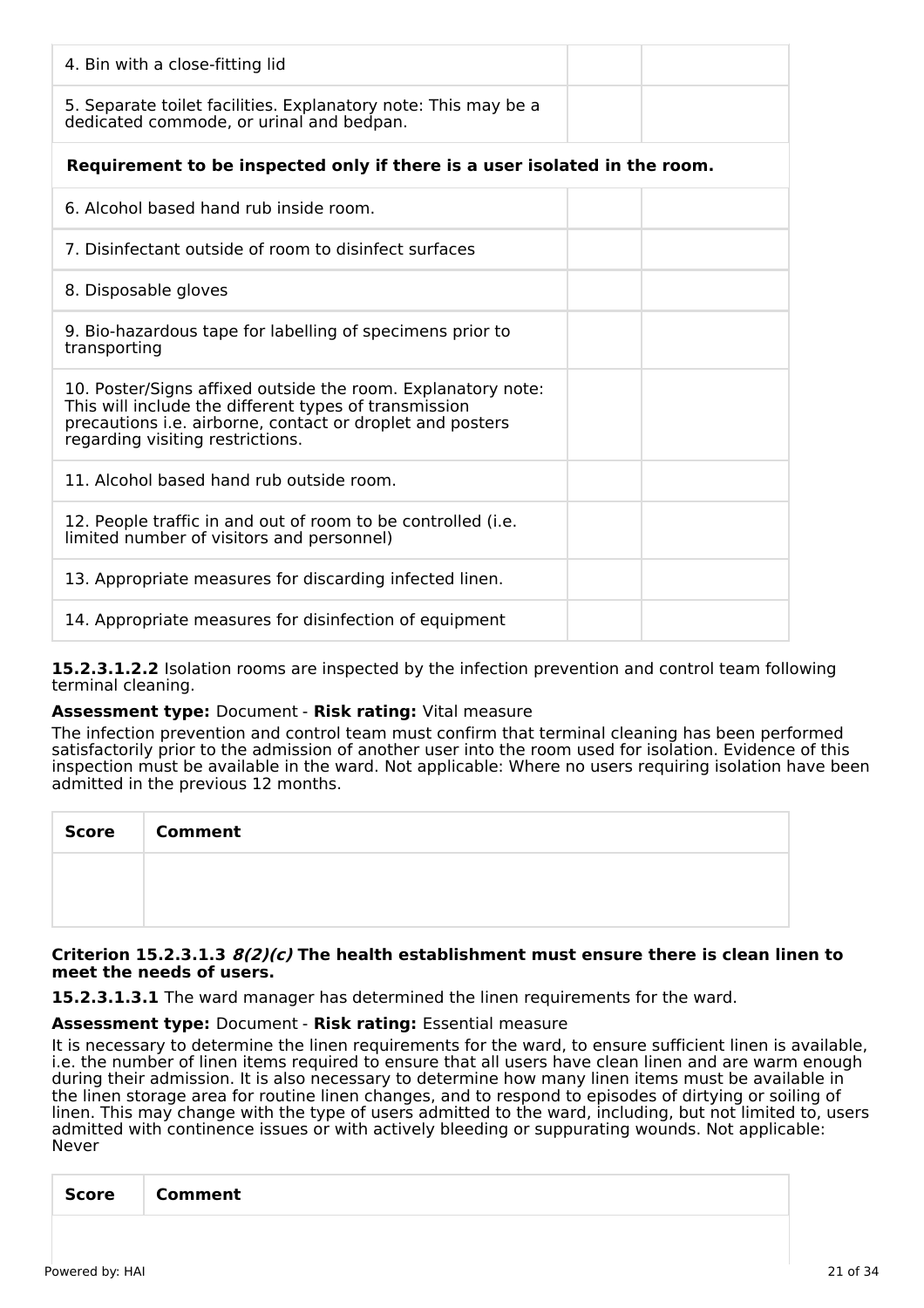# **15.2.3.1.3.2** Linen rooms or storage cupboards are adequately stocked and well organised.

# **Assessment type:** Observation - **Risk rating:** Essential measure

Inspect the area where linen is stored to determine whether the aspects listed below are compliant. Score 1 if the aspect is compliant and 0 if not compliant. Score 0 if the ward does not have a designated area with a door that can be kept closed

| Score   Comment |
|-----------------|
|                 |
|                 |

| <b>Aspects</b>                          | <b>Score</b> | Comment |
|-----------------------------------------|--------------|---------|
| 1. Designated area for storage of linen |              |         |
| 2. Area is locked.                      |              |         |
| 3. Linen is stored on shelves.          |              |         |
| 4. Area is well organised.              |              |         |
| 5. Clean linen is available             |              |         |

#### **Criterion 15.2.3.1.4 8(2)(d) The health establishment must ensure that health care personnel are protected from acquiring infections through the use of personal protective equipment and prophylactic immunisations.**

### **15.2.3.1.4.1** Personal protective equipment is worn.

### **Assessment type:** Observation - **Risk rating:** Vital measure

Using the checklist below, verify whether protective clothing and equipment is worn. Score 1 if the items are worn and 0 if not worn. Score NA where, at the time of the inspection, personnel are not in a situation in which they are required to wear protective clothing

| <b>Score</b> | <b>Comment</b> |
|--------------|----------------|
|              |                |
|              |                |

# Unit 1 Clinical Area: Worn

| <b>Aspects</b>                           | Score | Comment |
|------------------------------------------|-------|---------|
| 1. Latex or nitrile gloves - non-sterile |       |         |
| 2. Gloves - sterile                      |       |         |
| 3. Disposable gowns or aprons            |       |         |
| 4. Protective face shields or goggles    |       |         |
| 5. Face masks                            |       |         |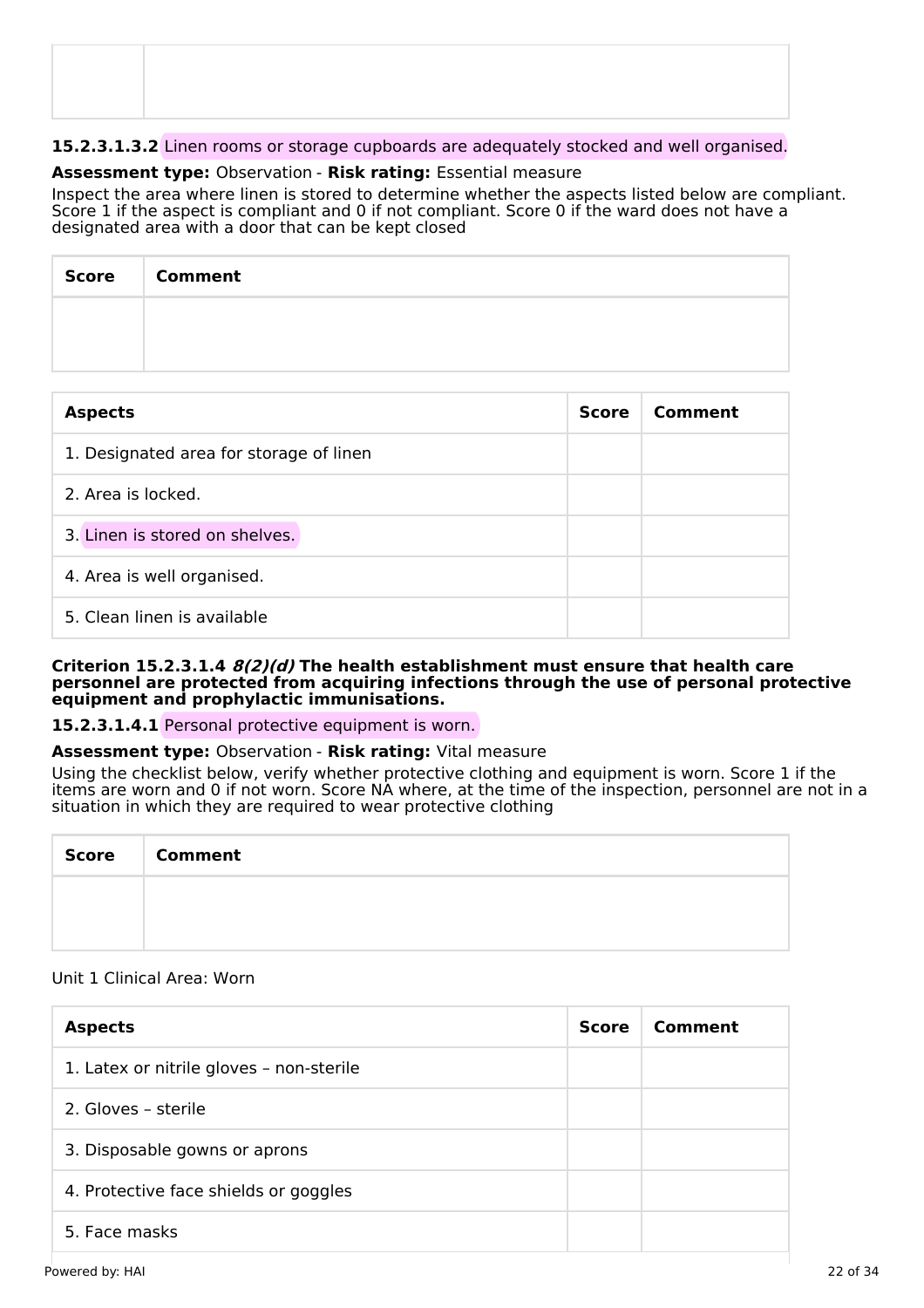|--|--|

# Unit 2 Isolation room: Worn

| <b>Aspects</b>                                                                                                 | <b>Score</b> | Comment |
|----------------------------------------------------------------------------------------------------------------|--------------|---------|
| 1. Latex or nitrile gloves - non-sterile                                                                       |              |         |
| 2. Gloves - sterile<br>3. Disposable gowns or aprons<br>4. Protective face shields or goggles<br>5. Face masks |              |         |
|                                                                                                                |              |         |
|                                                                                                                |              |         |
|                                                                                                                |              |         |
| 6. N95 or KN95 or FFP2 respirators.                                                                            |              |         |

# Unit 3 Cleaner: Worn

| <b>Aspects</b>                        | <b>Score</b> | Comment |
|---------------------------------------|--------------|---------|
| 1. Domestic gloves                    |              |         |
| 2. Disposable gowns or aprons         |              |         |
| 3. Protective face shields or goggles |              |         |
| 4. Face masks                         |              |         |
| 5. N95 or KN95 or FFP2 respirators.   |              |         |

# **Sub Domain 15.2.4 9** Waste management

**Standard 15.2.4.1 9(1)** The health establishment must ensure that waste is handled, stored, and disposed of safely in accordance with the law.

### **Criterion 15.2.4.1.1 9(2)(a) The health establishment must have appropriate waste containers at the point of waste generation.**

**15.2.4.1.1.1** The ward has appropriate containers for disposal of all types of waste.

# **Assessment type:** Observation - **Risk rating:** Vital measure

Verify whether the waste containers listed below are available. Health care risk waste containers must have the appropriate international hazard symbol and be marked as prescribed in SANS 10248-1: Management of Health Care Waste, Part 1: Management of healthcare risk waste from a health facility. Score 1 if the waste container is available and 0 if not available. Where a particular type of waste is not generated in the ward, score NA

| Score | <b>Comment</b> |
|-------|----------------|
|       |                |
|       |                |

| <b>Aspects</b>                           | Score | Comment |          |
|------------------------------------------|-------|---------|----------|
| 1. Infectious non-anatomical waste (red) |       |         |          |
| 2. Sharps (yellow)                       |       |         |          |
| Powered by: HAI                          |       |         | 23 of 34 |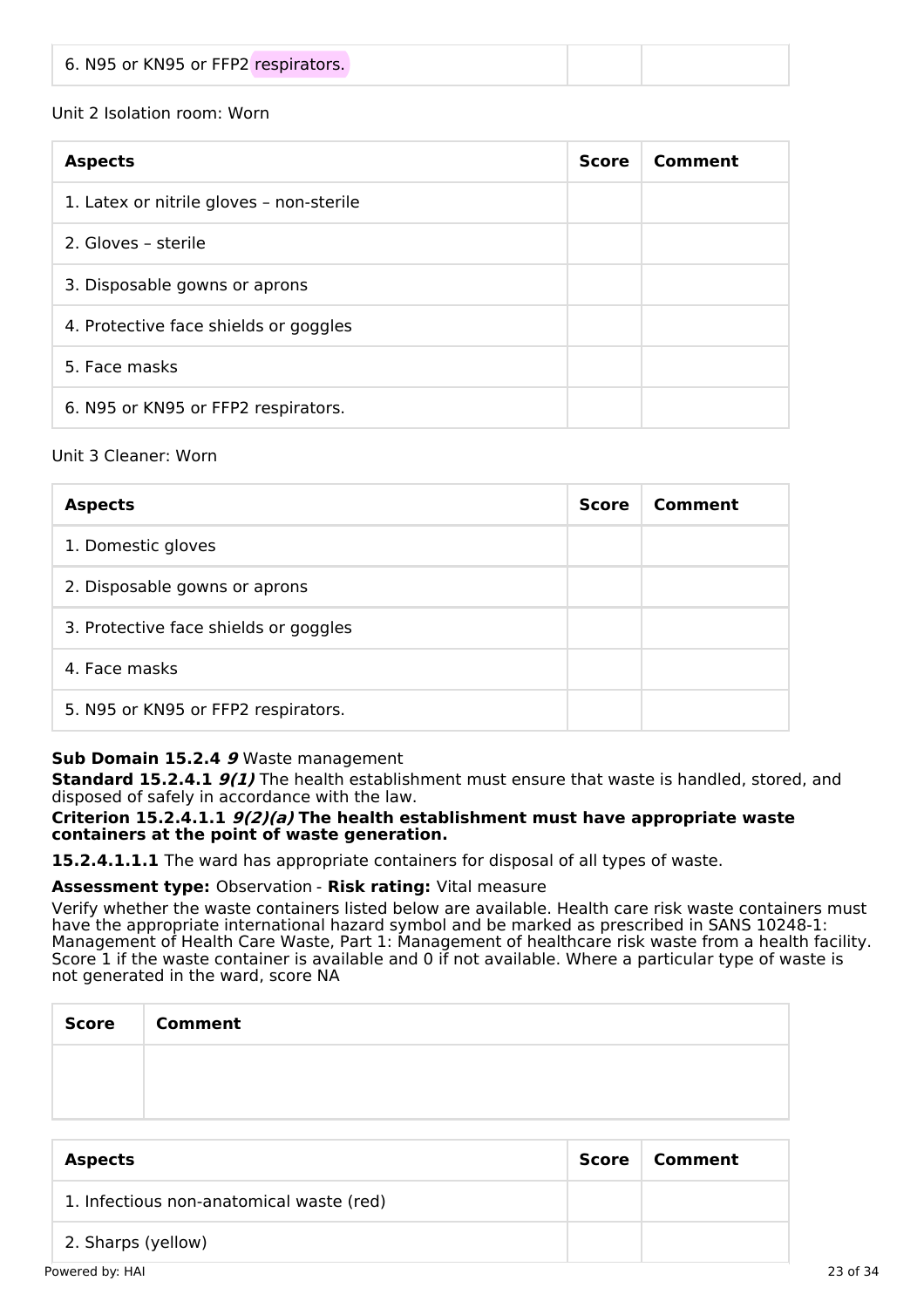# **Criterion 15.2.4.1.2 9(2)(b) The health establishment must implement procedures for the collection, handling, storage and disposal of waste.**

**15.2.4.1.2.1** Sharps are safely managed and discarded in the ward.

# **Assessment type:** Observation - **Risk rating:** Vital measure

Select three clinical areas and verify whether sharps, needles and the collection of sharps are correctly managed in accordance with the health establishment's standard operating procedures. Score 1 if the aspect is compliant and 0 if not compliant

| Score   Comment |
|-----------------|
|                 |
|                 |

# Unit 1 Clinical area 1

| <b>Aspects</b>                                                                                                                                                                                                                                                                             | <b>Score</b> | Comment |
|--------------------------------------------------------------------------------------------------------------------------------------------------------------------------------------------------------------------------------------------------------------------------------------------|--------------|---------|
| 1. Sharps containers available at site of use                                                                                                                                                                                                                                              |              |         |
| 2. Sharps containers have correctly fitting lids                                                                                                                                                                                                                                           |              |         |
| 3. Needles are not recapped before disposal (not applicable<br>where safety engineered devices, i.e. built-in safety devices<br>for recapping or retracting the needle are used). Explanatory<br>note: This does not apply where it is not possible to see<br>inside the sharps container. |              |         |
| 4. Syringes with attached needles are discarded in their<br>entirety.                                                                                                                                                                                                                      |              |         |

### Unit 2 Clinical area 2

| <b>Aspects</b>                                                                                                                                                                                                                                                                             | <b>Score</b> | Comment |
|--------------------------------------------------------------------------------------------------------------------------------------------------------------------------------------------------------------------------------------------------------------------------------------------|--------------|---------|
| 1. Sharps containers available at site of use                                                                                                                                                                                                                                              |              |         |
| 2. Sharps containers have correctly fitting lids                                                                                                                                                                                                                                           |              |         |
| 3. Needles are not recapped before disposal (not applicable<br>where safety engineered devices, i.e. built-in safety devices<br>for recapping or retracting the needle are used). Explanatory<br>note: This does not apply where it is not possible to see<br>inside the sharps container. |              |         |
| 4. Syringes with attached needles are discarded in their<br>entirety.                                                                                                                                                                                                                      |              |         |

# Unit 3 Clinical area 3

| <b>Aspects</b>                                | Score   Comment |
|-----------------------------------------------|-----------------|
| 1. Sharps containers available at site of use |                 |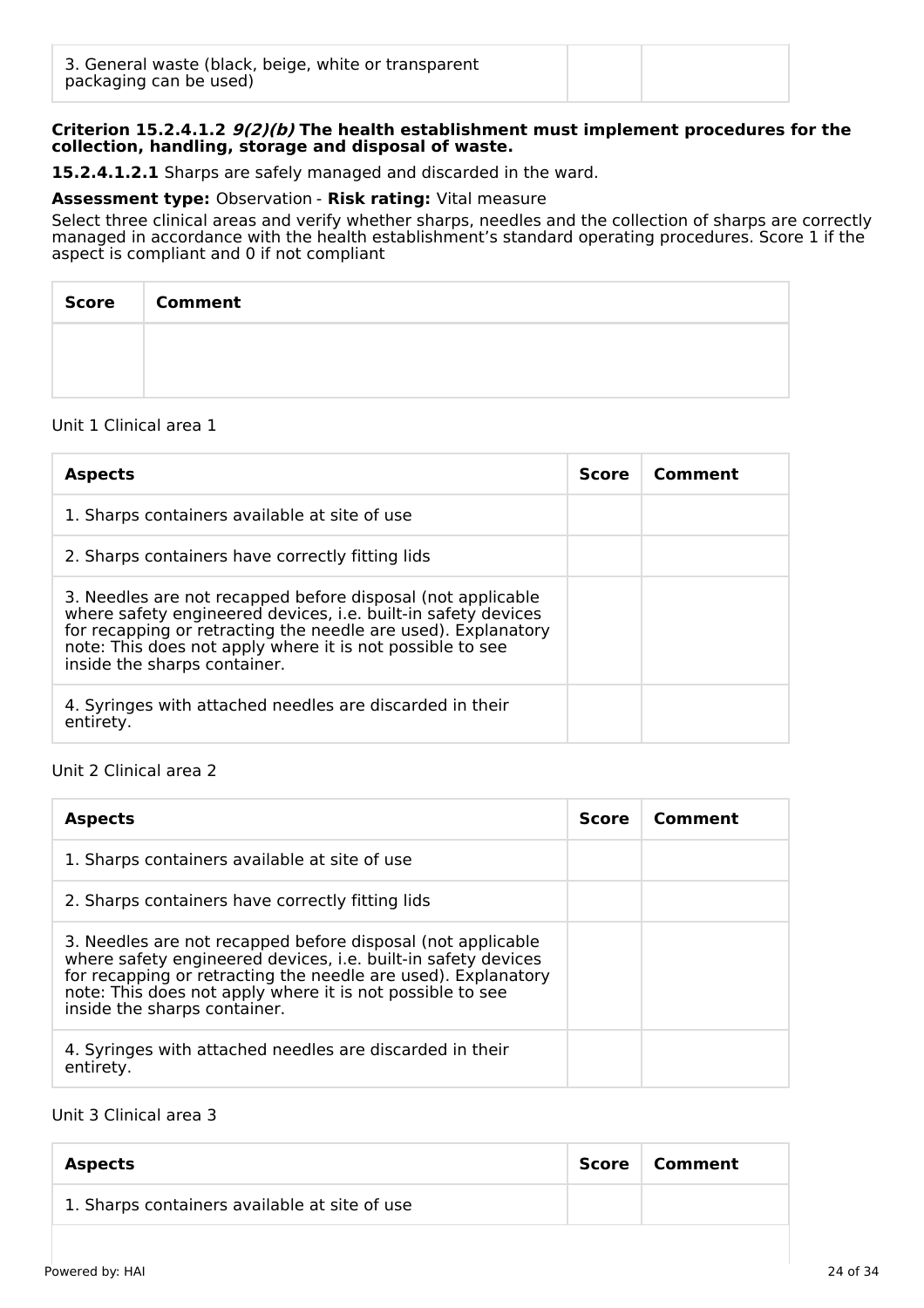| 2. Sharps containers have correctly fitting lids                                                                                                                                                                                                                                           |  |
|--------------------------------------------------------------------------------------------------------------------------------------------------------------------------------------------------------------------------------------------------------------------------------------------|--|
| 3. Needles are not recapped before disposal (not applicable<br>where safety engineered devices, i.e. built-in safety devices<br>for recapping or retracting the needle are used). Explanatory<br>note: This does not apply where it is not possible to see<br>inside the sharps container. |  |
| 4. Syringes with attached needles are discarded in their<br>entirety.                                                                                                                                                                                                                      |  |

# **15.2.4.1.2.2** There is a temporary healthcare risk waste storage area.

# **Assessment type:** Observation - **Risk rating:** Essential measure

In all areas where waste is held for collection and removal to the central storage area, a designated area for temporary storage of waste must be available. Some health establishments will have a purpose-built temporary waste storage area, others will utilise a specific area within the available space. Score 1 if the aspect is compliant and 0 if not compliant or where there is no designated area.

| <b>Score</b> | <b>Comment</b> |
|--------------|----------------|
|              |                |
|              |                |

| <b>Aspects</b>                                                                  | <b>Score</b> | Comment |
|---------------------------------------------------------------------------------|--------------|---------|
| 1. Space available to store waste containers                                    |              |         |
| 2. Area is well ventilated                                                      |              |         |
| 3. Area is well lit                                                             |              |         |
| 4. Area has impervious floor surfaces (waterproof or<br>resistant, not cracked) |              |         |

# **Sub Domain 15.2.5 21** Adverse events

**Standard 15.2.5.1 21(1)** The health establishment must have a system to monitor and report all adverse events.

**Criterion 15.2.5.1.1 21(2)(b) The health establishment must have systems in place to report adverse incidents to a structure in the health establishment or responsible authority that monitors these events.**

**15.2.5.1.1.1** Health care personnel are aware of the procedure to report adverse events.

**Assessment type:** Staff interview - **Risk rating:** Essential measure

Interview three health care personnel to establish their awareness on reporting of adverse events Score 1 if they are able to explain the aspects listed below and 0 if not.

| <b>Score</b> | <b>Comment</b> |
|--------------|----------------|
|              |                |
|              |                |

### Unit 1 Health care personnel 1

| <b>Aspects</b> | Score   Comment |
|----------------|-----------------|
|                |                 |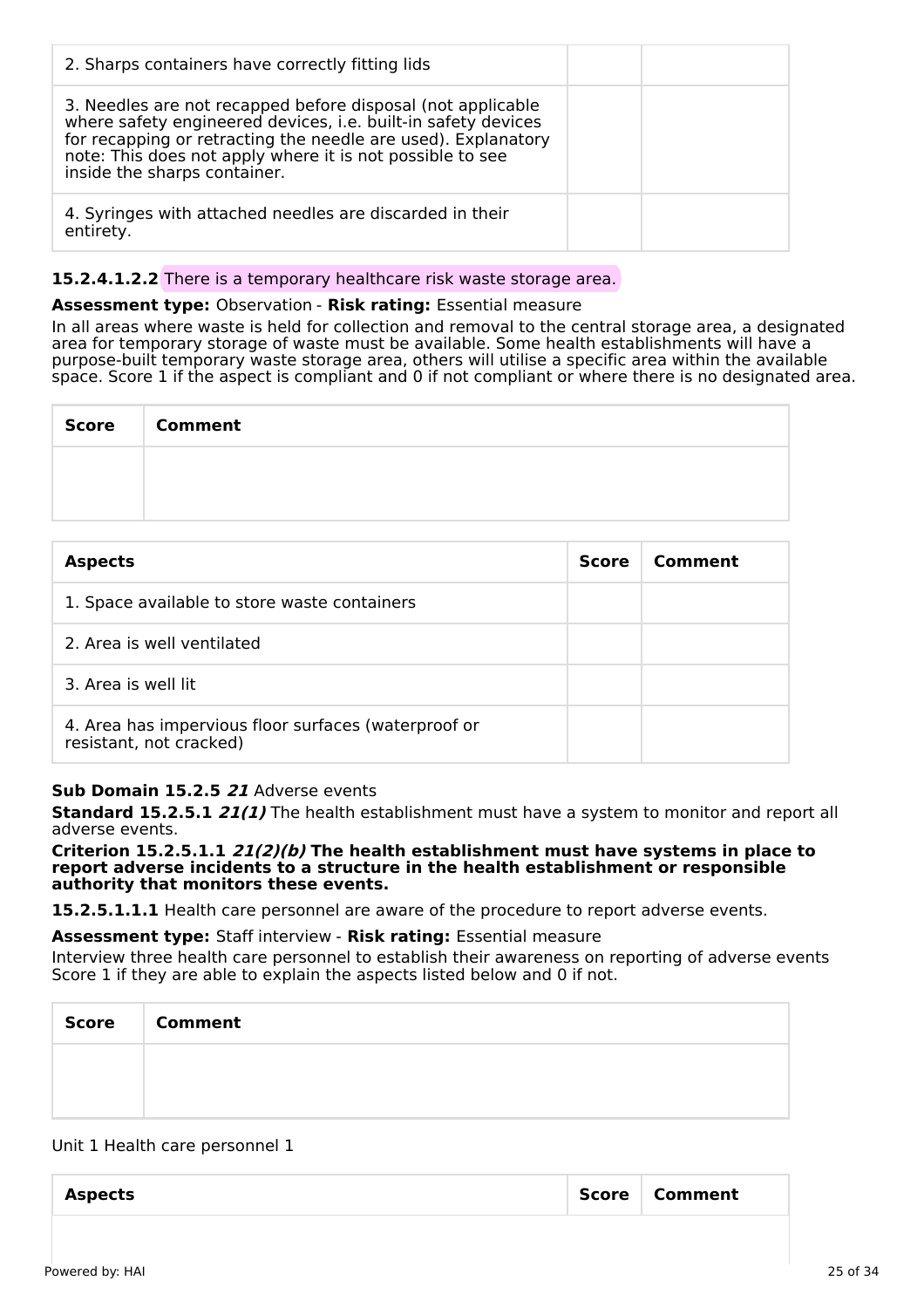| 1. Types of adverse events that might happen in the unit<br>(give three examples)                                                                                                         |  |
|-------------------------------------------------------------------------------------------------------------------------------------------------------------------------------------------|--|
| 2. How to report adverse events in the unit                                                                                                                                               |  |
| 3. Feedback processes on reported adverse events<br>Explanatory note: This could include but not limited to formal<br>feedback on the progress, outcome and quality improvement<br>plans. |  |

# Unit 2 Health care personnel 2

| <b>Aspects</b>                                                                                                                                                                            | <b>Score</b> | Comment |
|-------------------------------------------------------------------------------------------------------------------------------------------------------------------------------------------|--------------|---------|
| 1. Types of adverse events that might happen in the unit<br>(give three examples)                                                                                                         |              |         |
| 2. How to report adverse events in the unit                                                                                                                                               |              |         |
| 3. Feedback processes on reported adverse events<br>Explanatory note: This could include but not limited to formal<br>feedback on the progress, outcome and quality improvement<br>plans. |              |         |

# Unit 3 Health care personnel 3

| <b>Aspects</b>                                                                                                                                                                            | <b>Score</b> | Comment |
|-------------------------------------------------------------------------------------------------------------------------------------------------------------------------------------------|--------------|---------|
| 1. Types of adverse events that might happen in the unit<br>(give three examples)                                                                                                         |              |         |
| 2. How to report adverse events in the unit                                                                                                                                               |              |         |
| 3. Feedback processes on reported adverse events<br>Explanatory note: This could include but not limited to formal<br>feedback on the progress, outcome and quality improvement<br>plans. |              |         |

# **Domain 15.3 CLINICAL SUPPORT SERVICES**

**Sub Domain 15.3.1 10** Medicines and medical supplies

**Standard 15.3.1.1 10(1)** The health establishment must comply with the provisions of the Pharmacy Act, 1974 and the Medicines and Related Substances Act, 1965.

#### **Criterion 15.3.1.1.1 10(2)(a) The health establishment must implement and maintain a stock control system for medicine and medical supplies.**

**15.3.1.1.1.1** The stock control system shows minimum and maximum levels and/or reorder levels for medicine.

# **Assessment type:** Observation - **Risk rating:** Essential measure

Each item held as stock must have documented minimum, maximum and/or reorder levels. These levels must be recorded on bin cards, or equivalent. The system may be manual or electronic. Not applicable: Never

| <b>Score</b> | <b>Comment</b> |
|--------------|----------------|
|              |                |
|              |                |

**15.3.1.1.1.2** Stock levels of medicine on the shelves correspond with recorded stock levels in the stock control system.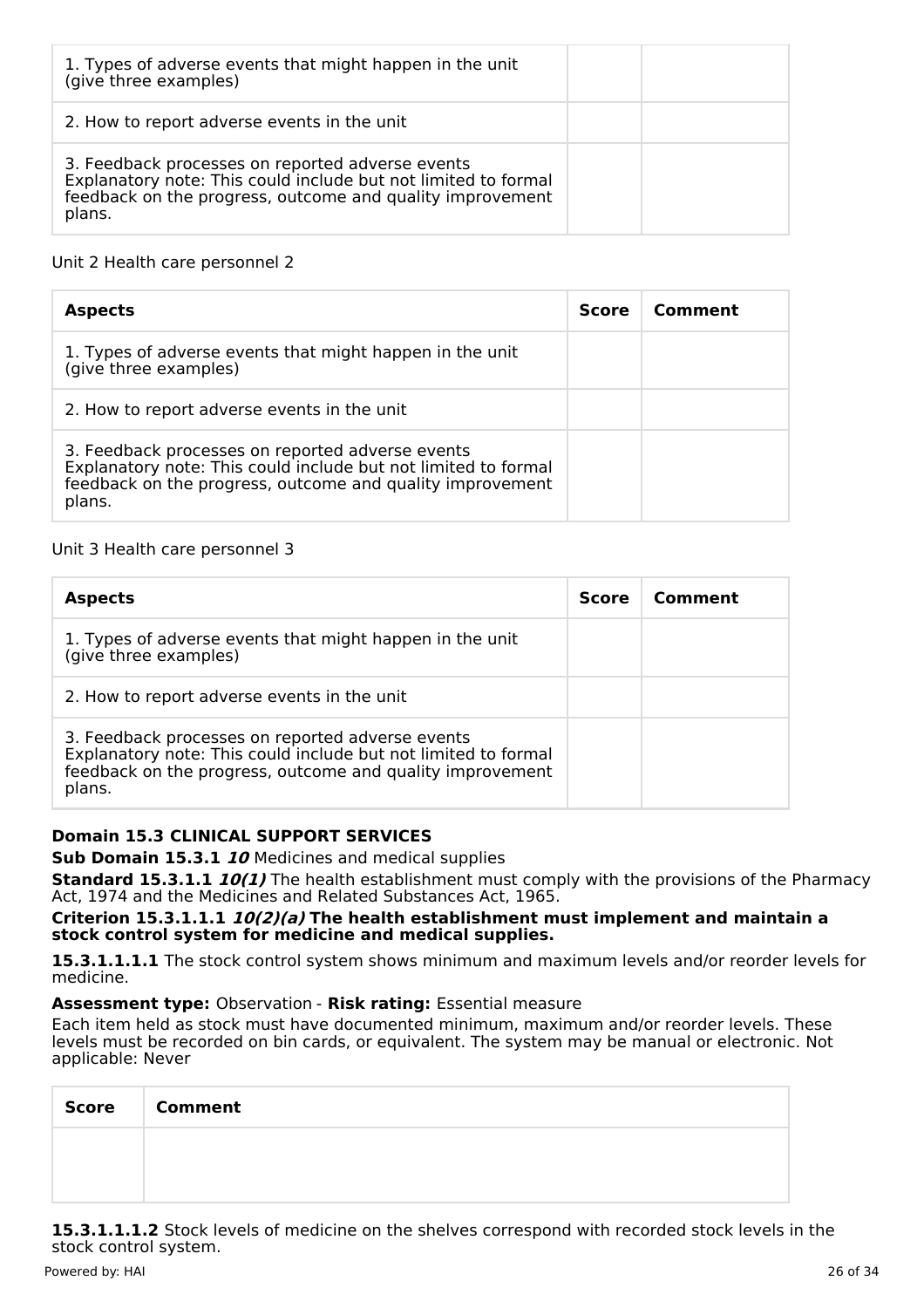# **Assessment type:** Observation - **Risk rating:** Essential measure

Randomly select five items held as stock and verify whether their availability corresponds with the balance indicated on the bin cards or equivalent. The system may be manual or electronic. Not applicable: Never

| Score Comment |
|---------------|
|               |
|               |

| <b>Aspects</b> | <b>Score</b> | <b>Comment</b> |
|----------------|--------------|----------------|
| $1.$ Item $1$  |              |                |
| 2. Item 2      |              |                |
| 3. Item 3      |              |                |
| 4. Item 4      |              |                |
| 5. Item 5      |              |                |

**15.3.1.1.1.3** The entries in the schedule 5 and/or 6 drug register are complete and correct.

# **Assessment type:** Document - **Risk rating:** Vital measure

All columns in the provincially provided registers must be completed comprehensively. Any omitted information noted during the review of the register will receive a non-compliant score. The inspector must confirm that all sections of the register have been completed correctly. Not applicable: Where schedule 5 and/or 6 medicines are not held in the ward

| Score Comment |
|---------------|
|               |
|               |

15.3.1.1.1.4 The schedule 5 and/or 6 medicines held in the ward correspond with the quantities documented in the drug register.

### **Assessment type:** Document - **Risk rating:** Vital measure

Select three medicines from the schedule 5 and 6 medicine cupboard and verify whether the quantity available corresponds with the balance recorded in the register. Score 1 if there is correspondence 0 if not. Score not applicable where schedule 5 and 6 medicines are not held in the ward.

| Score   Comment |
|-----------------|
|                 |
|                 |

| <b>Aspects</b> | <b>Score</b> | Comment |
|----------------|--------------|---------|
| 1. Medicine 1  |              |         |
| 2. Medicine 2  |              |         |
| 3. Medicine 3  |              |         |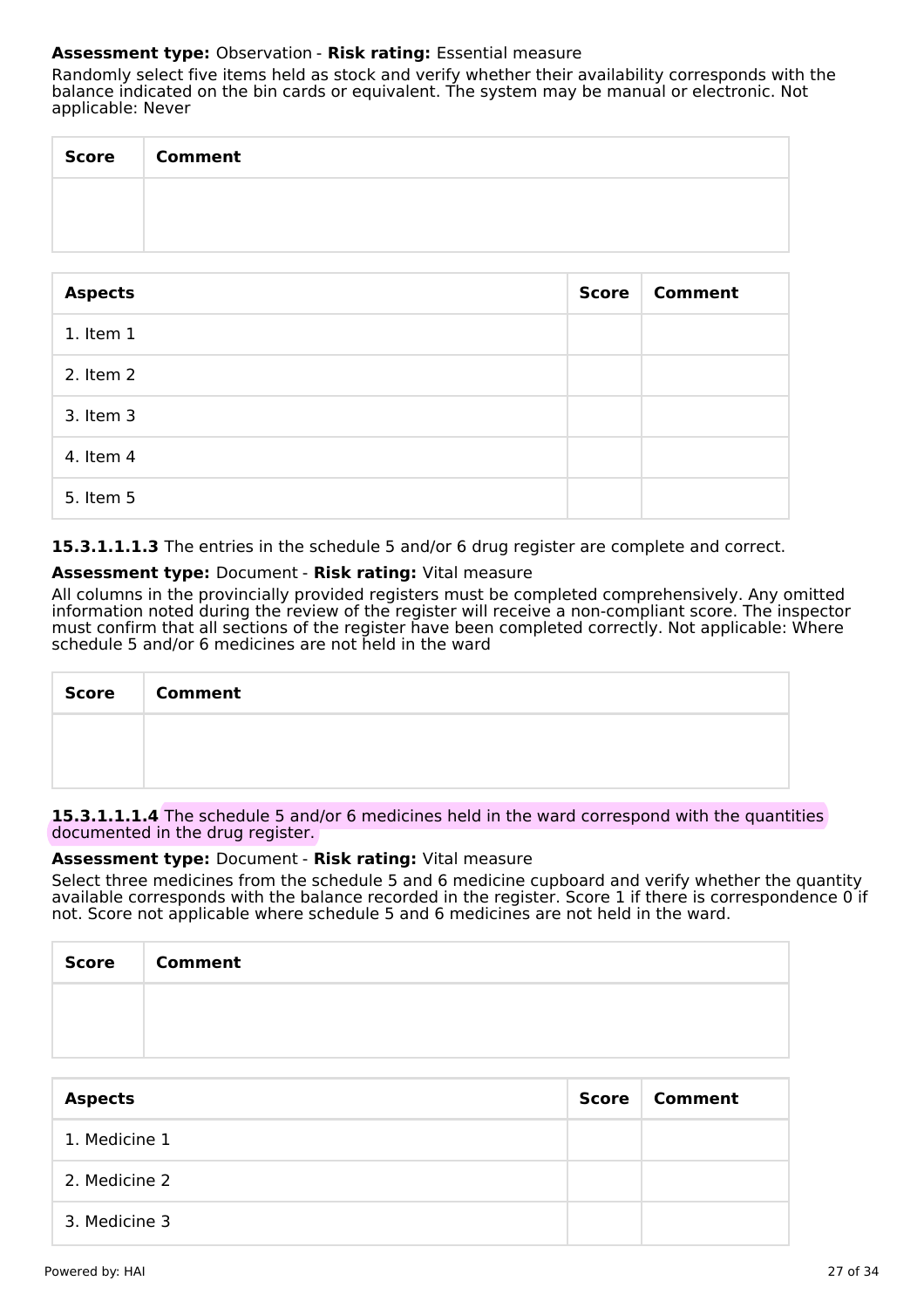**15.3.1.1.1.5** The stock control system shows minimum and maximum levels and/or reorder levels for medical supplies.

# **Assessment type:** Observation - **Risk rating:** Essential measure

Each item held as stock must have documented minimum, maximum and/or reorder levels. These levels must be recorded on bin cards, or equivalent. The system may be manual or electronic. Not applicable: Never

| Score   Comment |
|-----------------|
|                 |
|                 |

**15.3.1.1.1.6** Physical stock of medical supplies corresponds with stock control management system.

# **Assessment type:** Observation - **Risk rating:** Essential measure

Randomly select five items held as stock and verify whether their availability corresponds with the balance indicated on the bin cards or equivalent. The system may be manual or electronic.

| <b>Score</b> | <b>Comment</b> |
|--------------|----------------|
|              |                |
|              |                |

| <b>Aspects</b> | <b>Score</b> | <b>Comment</b> |
|----------------|--------------|----------------|
| 1. Item 1      |              |                |
| 2. Item 2      |              |                |
| 3. Item 3      |              |                |
| 4. Item 4      |              |                |
| 5. Item 5      |              |                |

# **Criterion 15.3.1.1.2 10(2)(b) The health establishment must ensure the availability of medicines and medical supplies for the delivery of services.**

**15.3.1.1.2.1** Medical supplies (consumables) are available.

# **Assessment type:** Observation - **Risk rating:** Vital measure

Verify whether the medical supplies listed below are available in the storeroom Score 1 if the item is available and not expired if applicable and 0 if the item is not available or expired.

| Score | <b>Comment</b> |
|-------|----------------|
|       |                |
|       |                |

| <b>Aspects</b>                                 | <b>Score</b> | Comment |
|------------------------------------------------|--------------|---------|
| 1. Intravenous administration set 20 drops/ml. |              |         |
| 2. Intravenous administration set 60 drops/ml. |              |         |
| 3. Blood administration set 10 drops/ml.       |              |         |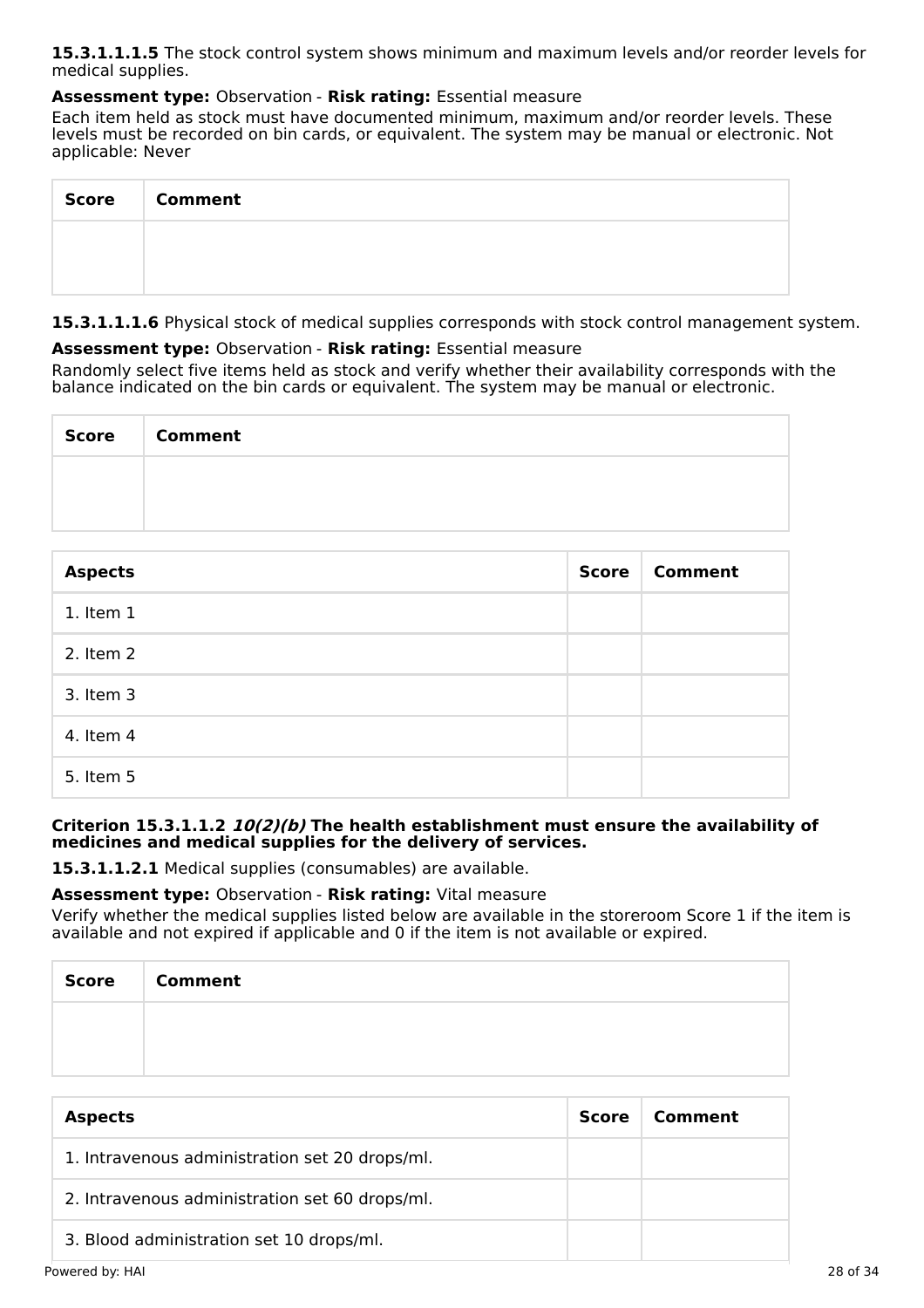| 4. Urinary (Foley's) catheter silicone/latex 10f                                            |
|---------------------------------------------------------------------------------------------|
| 5. Urinary (Foley's) catheter silicone/latex 12f                                            |
| 6. Urinary (Foley's) catheter silicone/latex 14f                                            |
| 7. Urinary (Foley's) catheter silicone/latex 18f                                            |
| 8. Urine drainage bag                                                                       |
| 9. Simple face mask or reservoir mask or nasal cannula<br>(prongs) for oxygen, adults       |
| 10. Face mask for nebuliser or face mask with nebuliser<br>chamber (adult)                  |
| 11. Nasogastric feeding tube 600mm fg10                                                     |
| 12. Nasogastric feeding tube 1000mm fg12                                                    |
| 13. Nasogastric feeding tube 1000mm fg14                                                    |
| 14. Nasogastric feeding tube 600mm fg16                                                     |
| 15. Nasogastric feeding tube 600mm fg18                                                     |
| 16. Disposable aprons                                                                       |
| 17. Disposable eye patches                                                                  |
| 18. HB strips/slides                                                                        |
| 19. Ultrasound gel medium viscosity (where doppler or<br>ultrasound machines are available) |
| 20. Gloves exam non-sterile large /box                                                      |
| 21. Gloves exam non-sterile medium /box                                                     |
| 22. Gloves exam non-sterile small /box                                                      |
| 23. Gloves surgical sterile size 6 or 6.5                                                   |
| 24. Gloves surgical sterile size 7 or 7.5                                                   |
| 25. Gloves surgical sterile size 8                                                          |
| 26. Facemasks                                                                               |
| 27. Particulate respirator masks (e.g. N95 or KN95 or FFP2<br>respirators)                  |
| 28. Goggles, glasses protective or face shield                                              |
| 29. Gown, isolation (Single use, disposable, made of<br>nonwoven material)                  |
| 30. Intravenous cannula 18g green/box                                                       |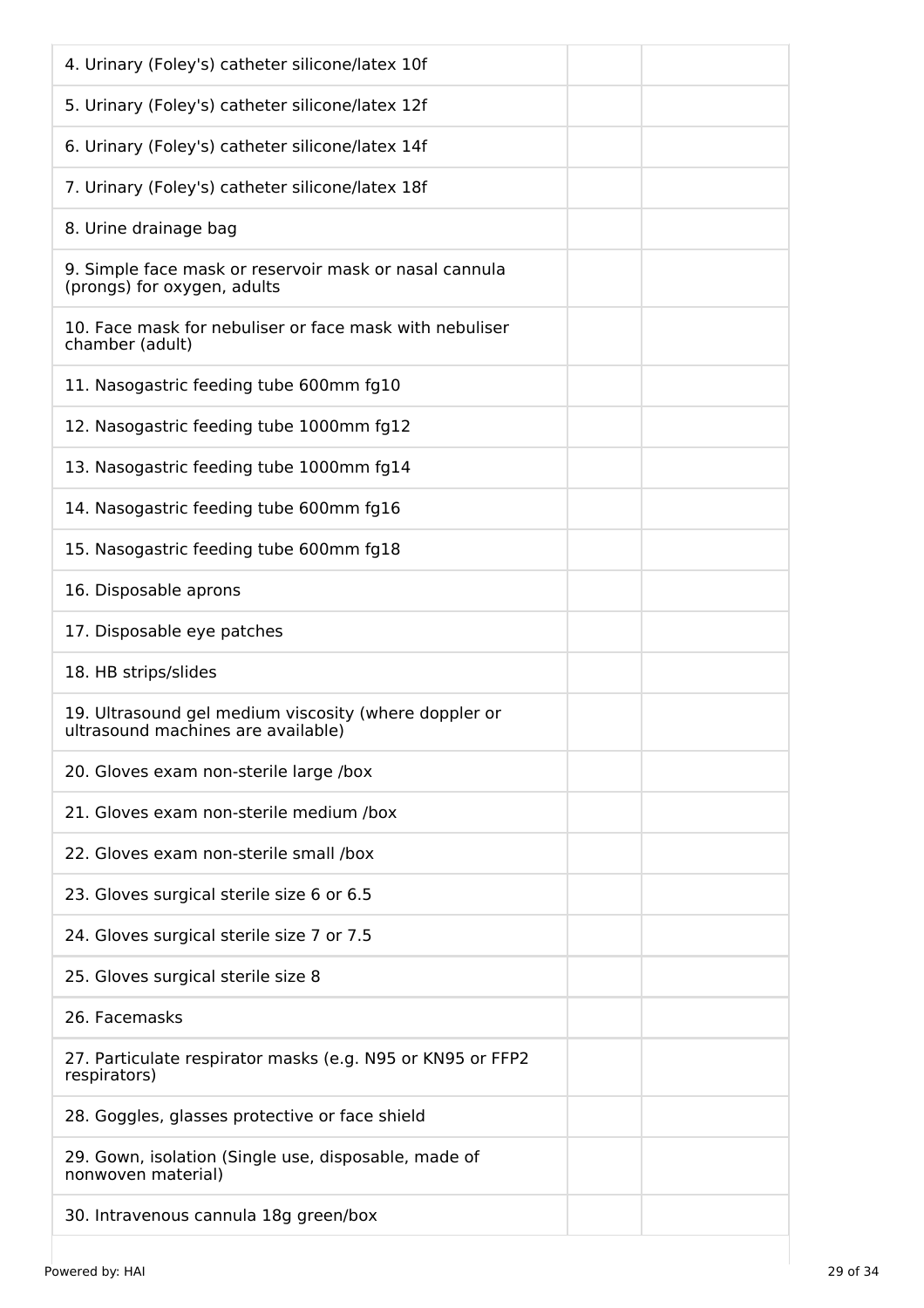| 31. Intravenous cannula 20g pink/box                                                                                |
|---------------------------------------------------------------------------------------------------------------------|
| 32. Intravenous cannula 22g/blue/box                                                                                |
| 33. Intravenous cannula 24g yellow/box                                                                              |
| 34. Needles: 18 (pink) or 20 (yellow)/box                                                                           |
| 35. Needles: 21 (green)/box                                                                                         |
| 36. Syringes 3-part 2ml/box                                                                                         |
| 37. Syringes 3-part 5ml/box                                                                                         |
| 38. Syringes 3-part 10 or 20ml/box                                                                                  |
| 39. Insulin syringe with needle/box                                                                                 |
| 40. Basic disposable dressing pack (should contain at the<br>very least cotton wool balls, swabs, disposable drape) |
| 41. Gauze swabs plain non-sterile 100x100x8ply (pack)                                                               |
| 42. Gauze paraffin 100x100 (box)                                                                                    |
| 43. Bandage crepe                                                                                                   |
| 44. Adhesive micro-porous surgical tape 24/25mm or<br>48/50mm                                                       |
| 45. Gauze absorbent grade 1 burn (pack)                                                                             |
| 46.70% isopropyl alcohol prep pads 24x30 1ply or 2 ply<br>(box)                                                     |
| 47. Plaster roll 2.5cm or 5cm or 7.5cm or 10cm                                                                      |
| 48. Cotton wool balls 1g (500s)                                                                                     |
| 49. Stockinette 100mm or 150mm (roll)                                                                               |
| 50. Blade stitch cutter sterile/pack                                                                                |

# **Sub Domain 15.3.3 12** Blood services

**Standard 15.3.3.1 12(1)** Hospitals and CHCs must ensure that users have access to blood and blood products when required.

#### **Criterion 15.3.3.1.1 12(2)(c) The health establishment must ensure that adverse blood reactions are reported to a committee in the health establishment that monitor adverse incidents.**

**15.3.3.1.1.1** All adverse blood reactions are reported to relevant forum.

### **Assessment type:** Document - **Risk rating:** Vital measure

Manual or electronic minutes from the previous quarter must reflect that the forum has been informed of all adverse blood reactions and that the forum has considered and discussed the reported incidents. If no incidents were reported, zero reporting must be done. Not applicable: Where no adverse blood reactions have occurred.

|--|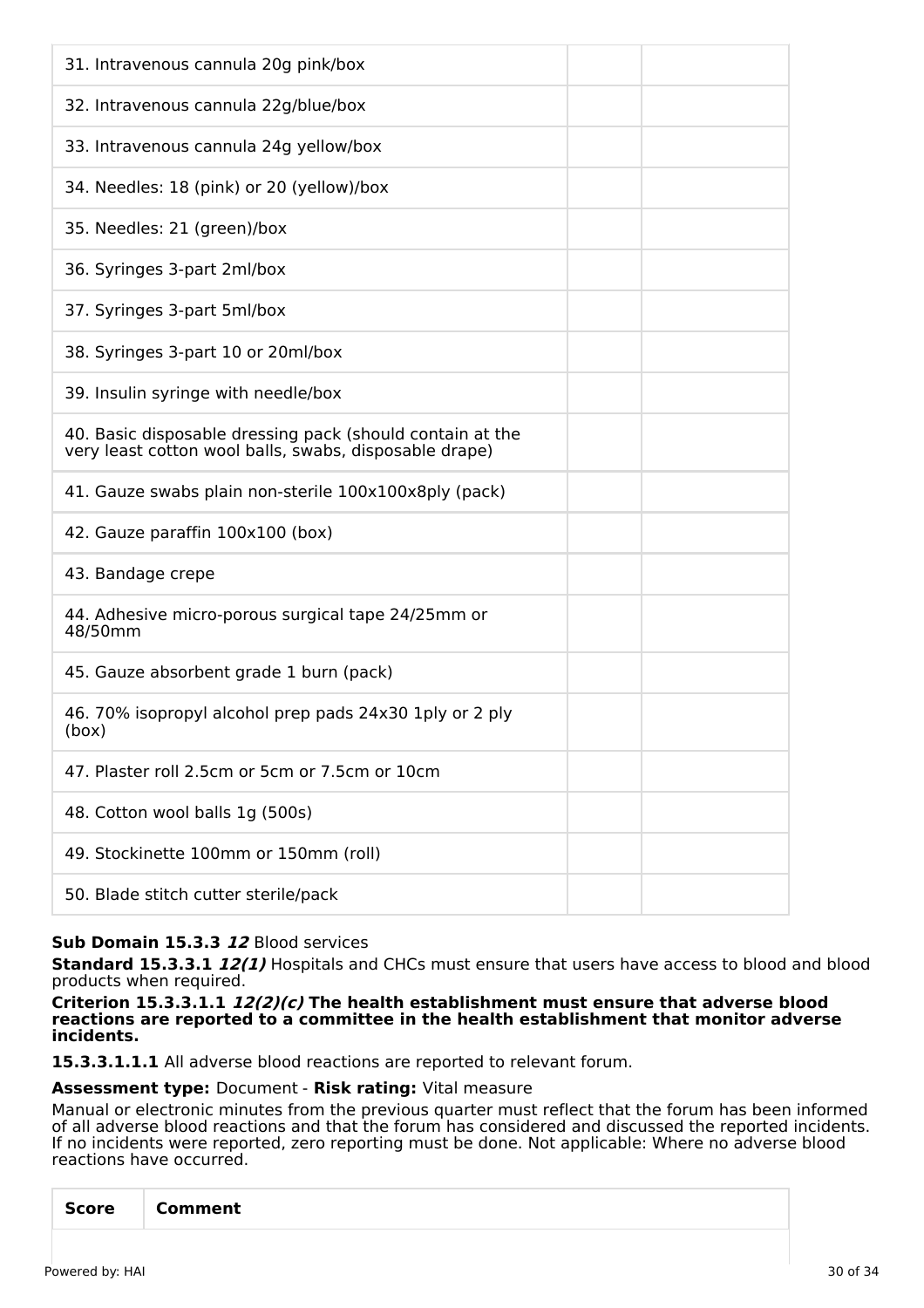# **15.3.3.1.1.2** Action is taken where adverse blood reactions were reported.

# **Assessment type:** Document - **Risk rating:** Vital measure

Documented evidence reflecting the action taken following the investigation to prevent similar incidents must be available must be available. If no incidents were reported, zero reporting must be done. Not applicable: Where no adverse blood reactions were reported.

| <b>Score</b> | <b>Comment</b> |
|--------------|----------------|
|              |                |
|              |                |

# **Sub Domain 15.3.2 13** Medical equipment

**Standard 15.3.2.1 13(1)** Health establishments must ensure that the medical equipment is available and functional in compliance with the law.

**Criterion 15.3.2.1.1 13(2)(b) The health establishment must ensure that equipment is in accordance with the essential equipment list in all clinical service areas.**

**15.3.2.1.1.1** Functional essential equipment for the surgical ward is available.

**Assessment type:** Observation - **Risk rating:** Essential measure

Inspect the ward to verify whether the equipment listed below is available and functional. Score 1 if the equipment is available and functional and 0 if not available or not functional.

| Score | <b>Comment</b> |  |  |
|-------|----------------|--|--|
|       |                |  |  |
|       |                |  |  |

| <b>Aspects</b>                                        | <b>Score</b> | Comment |
|-------------------------------------------------------|--------------|---------|
| 1. Diagnostic set (portable or wall mounted)          |              |         |
| 2. Blood pressure monitor (electronic or manual)      |              |         |
| 3. Cuffs for blood pressure machine (adult and obese) |              |         |
| 4. Pulse oximeter                                     |              |         |
| 5. Glucometer                                         |              |         |
| 6. Haemoglobinometer                                  |              |         |
| 7. Height meter                                       |              |         |
| 8. Thermometer                                        |              |         |
| 9. Scale                                              |              |         |
| 10. Examination couch                                 |              |         |
| 11. Drip hanger, wall or ceiling mounted.             |              |         |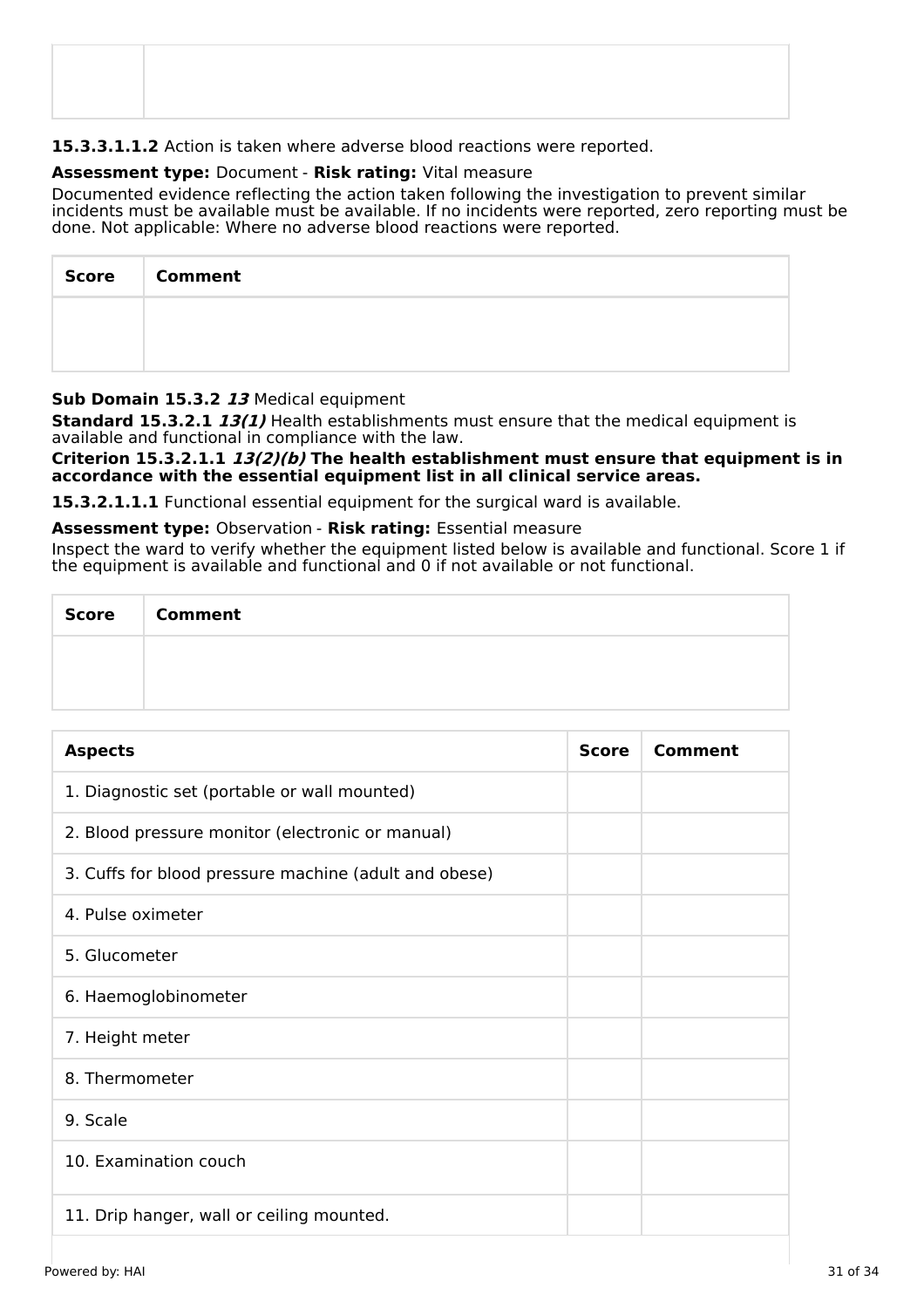| 12. Drip stand with double hook                                                                                    |  |
|--------------------------------------------------------------------------------------------------------------------|--|
| 13. Electrocardiograph (ECG) machine                                                                               |  |
| 14. Infusion pump                                                                                                  |  |
| 15. Mobile examination light                                                                                       |  |
| 16. Oxygen set, with humidifier                                                                                    |  |
| 17. Nebuliser(Explanatory note: This can be a nebulising<br>machine or a nebuliser mask connected to oxygen point) |  |
| 18. Spirometer, mechanical (adult)                                                                                 |  |
| 19. Oxygen cylinder trolley                                                                                        |  |
| 20. Oxygen flow meter, single                                                                                      |  |
| 21. Wheelchair porter type with drip rod                                                                           |  |
| 22. Medicine refrigerator                                                                                          |  |
| 23. Weights for traction, set                                                                                      |  |
| 24. Cast cutter, complete with vacuum cleaner                                                                      |  |
| 25. User lifting device.                                                                                           |  |

# **Domain 15.4 GOVERNANCE AND HUMAN RESOURCES**

**Sub Domain 15.4.1 20** Occupational health and safety

**Standard 15.4.1.1** *20(1)* The health establishment must comply with the requirements of the Occupational Health and Safety Act, 1993.

### **Criterion 15.4.1.1.1 20(2)(b) Awareness of safety and security issues must be promoted**

**15.4.1.1.1.1** The emergency evacuation plan is prominently displayed.

### **Assessment type:** Observation - **Risk rating:** Essential measure

The evacuation plan must include but is not limited to route/directions to be followed during evacuation, emergency exits and assembly point(s). This must be visibly displayed. Not applicable: Never

| Score   Comment |
|-----------------|
|                 |
|                 |

15.4.1.1.1.2 The healthcare personnel are familiar with the emergency evacuation procedure.

### **Assessment type:** Staff interview - **Risk rating:** Essential measure

Interview three health care personnel to establish whether they are able to explain the evacuation procedure as illustrated in the evacuation plan. Score 1 if they explain the procedure as illustrated in the evacuation plan and 0 if not. Where no evacuation plan is available, this measure must be scored  $\Omega$ .

| Score | Comment |
|-------|---------|
|       |         |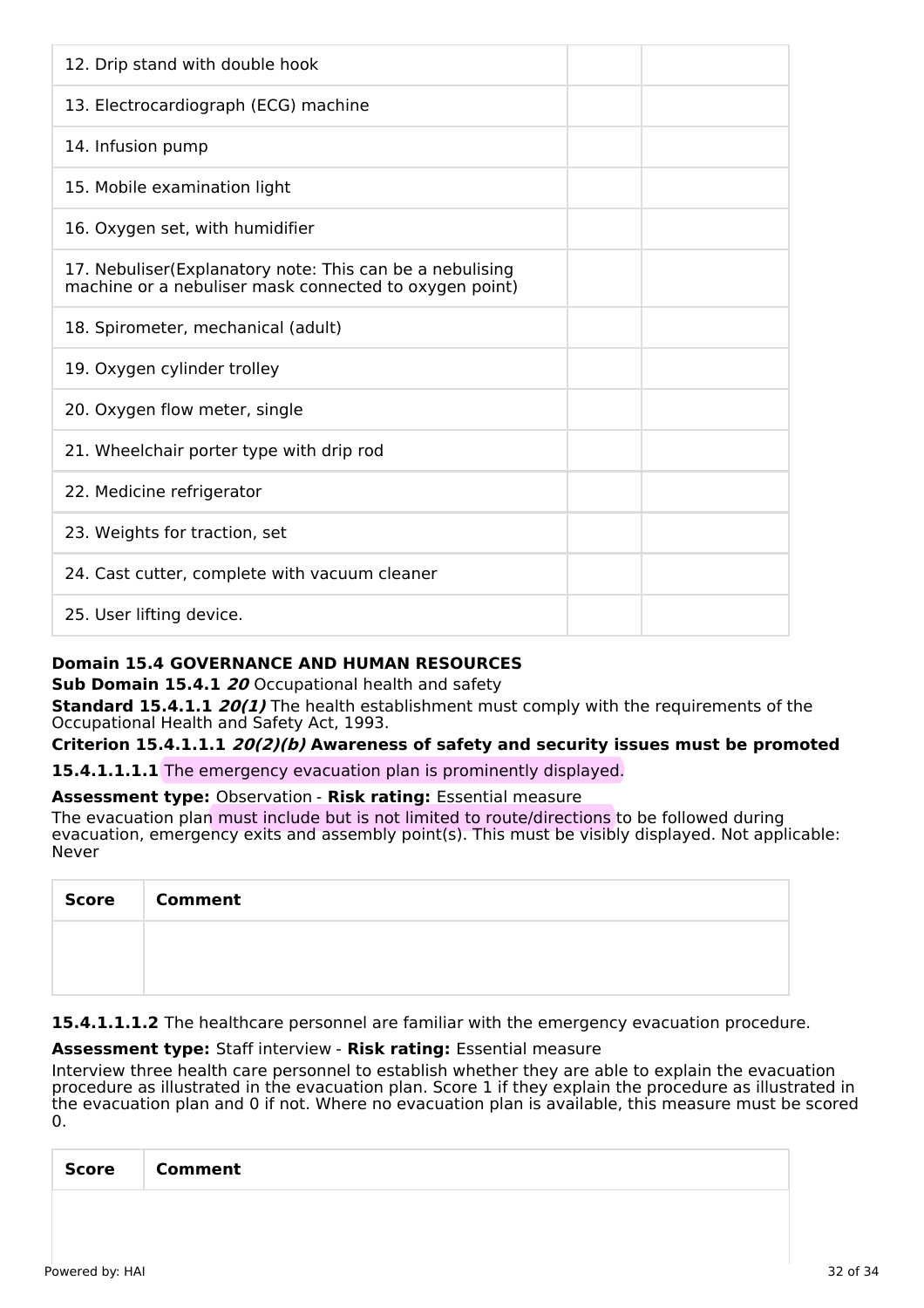| <b>Aspects</b>            | <b>Score</b> | Comment |
|---------------------------|--------------|---------|
| 1. Healthcare personnel 1 |              |         |
| 2. Healthcare personnel 2 |              |         |
| 3. Healthcare personnel 3 |              |         |

### **Criterion 15.4.1.1.2 20 The health establishment must have a disaster management plan in place, which is updated annually and in response to personnel turnover.**

**15.4.1.1.2.1** The actions to be taken when the disaster management response is activated are visibly displayed.

### **Assessment type:** Observation - **Risk rating:** Essential measure

The actions to be taken by allocated individuals in the event of a disaster must be clearly visible for easy reference during a disaster. This may be displayed in any manner relevant to the size and complexity of the health establishment, including, but not limited to, a single summary sheet of actions to be taken, action cards to be retrieved by allocated individuals to remind them of the tasks for which they are responsible, or any other method chosen by the health establishment. Not applicable: Never

| Score   Comment |
|-----------------|
|                 |
|                 |

### **Domain 15.5 FACILITIES AND INFRASTRUCTURE**

**Sub Domain 15.5.1 14** Management of buildings and grounds

**Standard 15.5.1.1 14(1)** The health establishment and their grounds must meet the requirements of the building regulations.

**Criterion 15.5.1.1.1 14(2)(b) The health establishment must as appropriate for the type of buildings and grounds of the establishment have a maintenance plan for buildings and the grounds.**

**15.5.1.1.1.1** No obvious safety hazards are observed during the visit.

### **Assessment type:** Observation - **Risk rating:** Vital measure

Inspect the surroundings for maintenance-related safety hazards in the unit. This will include but is not limited to loose electrical wiring, collapsing ceiling, roof or doors and any other type of safety hazards that represent a risk to the health and safety of personnel, users and visitors. Not applicable: Never

| <b>Score</b> | <b>Comment</b> |
|--------------|----------------|
|              |                |
|              |                |

**Criterion 15.5.1.1.2 14(2)(d) The health establishment must as appropriate for the type of buildings and grounds of the establishment have ventilation systems that maintain the inflow of fresh air, temperature, humidity and purity of the air within specified limits set for different service areas such as theatres, kitchen and isolation units.**

**15.5.1.1.2.1** The unit has natural ventilation or functional mechanical ventilation.

### **Assessment type:** Observation - **Risk rating:** Essential measure

The national building regulations stipulate that satisfactory ventilation is only provided by forcing outdoor air into a space mechanically or passively through either ducting or apertures open to the outside, including, but not limited to, windows or ventilation grilles. Verify whether the ward has